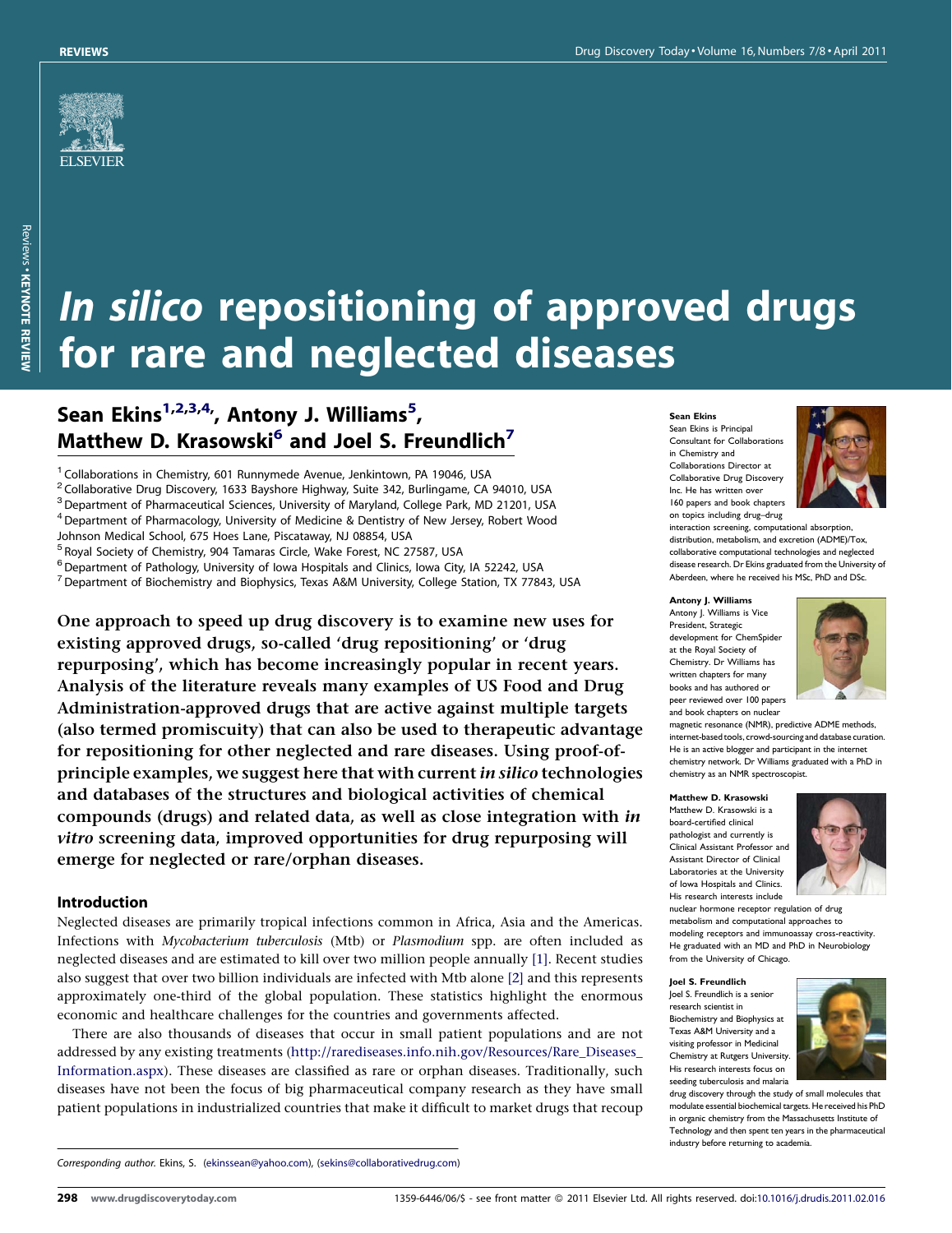the cost of research and development and that are then profitable over the long term. Consequently, drug discovery for neglected and rare diseases has occurred mainly in biotech companies and academia. Rare diseases usually have small patient populations, although there is no global agreement on what this size is. In the USA, a rare disease is described as one that affects less than 200 000 people. Some estimates suggest that this represents over 7000 rare diseases affecting 25–30 million people [\[3\]](#page-10-0) or 5000 patients per orphan disease, with approximately 4000 orphan diseases needing treatment [\[4\].](#page-10-0) Such a 'small' market size would make drugs for these diseases less marketable compared with common diseases, such as cancers, cardiovascular disease and diabetes, with sufferers treated numbering in the millions annually. However, some have suggested that profits can be made on smaller patient populations in a personalized medicine strategy and have called for more academia– pharma collaborations that are focused on rare diseases [\[4\].](#page-10-0)

There are considerable challenges with regards to clinical research applied to rare diseases. Even though over 300 orphan drugs have been approved since the passage of the US Orphan Drugs Act in 1983, there is still a long way to go until most rare diseases have a treatment [\[3,4\].](#page-10-0)

## Neglected and rare diseases as an attractive area for pharmaceutical companies

Pharmaceutical companies are beginning to view rare or neglected diseases as an opportunity to bring in more revenue as well as to improve public relations. Developing treatments for rare or orphan diseases might necessitate a smaller investment upfront as, for example, in-licensing deals for an advanced therapeutic candidate targeting this area are usually less costly than the typical US\$100s of millions for licensing drugs for other diseases [\(http://](http://www.chemspider.com/) [www.crdnetwork.org/blog/big-pharma-moves-from-blockbusters](http://www.chemspider.com/)[to-niche–busters/\)](http://www.chemspider.com/). Recently, GlaxoSmithKline (GSK) made some relatively small investments in rare diseases ([http://cenblog.org/](http://cenblog.org/the-haystack/2010/10/gsk-highlights-rare-diseases-approach/) [the-haystack/2010/10/gsk-highlights-rare-diseases–approach/\)](http://cenblog.org/the-haystack/2010/10/gsk-highlights-rare-diseases-approach/); Pfizer [\(http://www.xconomy.com/boston/2010/09/01/pfizer](http://www.xconomy.com/boston/2010/09/01/pfizer-gobbles-foldrx-in-big-pharmas-latest-rare-disease-play-in-boston-area/)[gobbles-foldrx-in-big-pharmas-latest-rare-disease-play-in-boston–](http://www.xconomy.com/boston/2010/09/01/pfizer-gobbles-foldrx-in-big-pharmas-latest-rare-disease-play-in-boston-area/) [area/\)](http://www.xconomy.com/boston/2010/09/01/pfizer-gobbles-foldrx-in-big-pharmas-latest-rare-disease-play-in-boston-area/) and several other large pharma companies, as well as the World Health Organization, have been working together, investing US\$150 million in research into neglected disease treatments ([http://thebigredbiotechblog.typepad.com/the-big-red-biotech](http://thebigredbiotechblog.typepad.com/the-big-red-biotech-blog/2010/10/big-pharma-and-governments-put-up-150-m-to-fight-neglected-diseases.html)[blog/2010/10/big-pharma-and-governments-put-up-150-m-to](http://thebigredbiotechblog.typepad.com/the-big-red-biotech-blog/2010/10/big-pharma-and-governments-put-up-150-m-to-fight-neglected-diseases.html)[fight-neglected–diseases.html\)](http://thebigredbiotechblog.typepad.com/the-big-red-biotech-blog/2010/10/big-pharma-and-governments-put-up-150-m-to-fight-neglected-diseases.html).

These efforts might only be the tip of the iceberg, and more substantial investments are likely to follow in the near future to solidify the trend. These investments by pharma for rare diseases are in addition to their significant investments in neglected or tropical diseases represented by the GSK Tres Cantos facility [\(http://www.gsk.com/collaborations/tres-cantos.htm](http://www.gsk.com/collaborations/tres-cantos.htm)), the Novartis Institute for Tropical Diseases in Singapore [\(http://www.novartis.](http://www.novartis.com/research/nitd/index.shtml) [com/research/nitd/index.shtml](http://www.novartis.com/research/nitd/index.shtml)), the Lilly MDR-TB Partnership [\(http://www.lillymdr-tb.com/](http://www.lillymdr-tb.com/)), the Lilly TB Drug Discovery Initiative [\(http://www.tbdrugdiscovery.org/\)](http://www.tbdrugdiscovery.org/) and The Critical Path to TB Drug Regimens ([http://www.tballiance.org/cptr/\)](http://www.tballiance.org/cptr/).

#### Drug repositioning

One approach to speeding up drug discovery is to find new uses for existing approved drugs. This is termed 'drug repositioning' or

'drug repurposing', and traditionally has occurred by serendipity [\[5\].](#page-10-0) Another strategy is to look at combinations of approved drugs in the hope of finding synergy [\[6,7\]](#page-10-0), an approach that has found some success in cancer, HIV and Mtb treatments. In the neglected and rare disease space, predominantly academic researchers have looked at repositioning compounds that are already approved for other indications (see references in [Table 1](#page-2-0) and [Table 2\)](#page-3-0). Drug repositioning has been reviewed extensively in the context of finding uses for drugs applied to major diseases, such as obesity and Parkinson's disease [\[4\]](#page-10-0). Well-known examples include drugs such as thalidomide, sildenafil, bupropion and fluoxetine, which found new uses beyond their initially approved therapeutic indications [\[5\].](#page-10-0) The example of thalidomide specifically suggests that drugs that were originally withdrawn by manufacturers or removed by the US Food and Drug Administration (FDA), or other regulatory organizations, can be resurrected. Thalidomide was notorious for causing birth defects if taken during the first trimester of pregnancy. However, this adverse effect is not a major issue in the novel use of thalidomide in treating multiple myeloma, a disease that is not common in women of child-bearing age.

#### Benefits for pharma

For pharmaceutical companies, repositioning has significant commercial value as it extends the markets for a compound and finds new uses for shelved compounds at lower financial risk and in a shorter time [\[8\]](#page-10-0). There has also been much discussion about how different approaches to repositioning could work, but these have not focused specifically on neglected diseases [\[5,9\]](#page-10-0). Others have proposed that repurposing could be an invaluable tool for neglected diseases [\[10\].](#page-10-0) The benefits of repositioning include: working on known druggable targets, the availability of materials and data (such as on long-term toxicology studies) that can be used and presented to regulatory authorities; and, as a result, the potential for a significantly more time- and cost-effective research and development effort than typically seen with bringing a new molecular entity to market.

#### Repositioning for neglected infectious diseases

In both the major-market and neglected infectious disease realms, the rapid emergence of multidrug-resistant strains of pathogenic microorganisms provides a sense of urgency to identify new scaffolds for antibiotics quickly. This is likely to require the exploration of chemical space beyond known active antimicrobial compounds. Pharma urgently needs new hits to initiate compound optimization studies. However, productivity of novel antibiotic classes over the past 30–40 years has been extremely low and this is exacerbated by the relatively low hit rates from highthroughput screening (HTS) and secondary screens [\[11\].](#page-10-0) Several new scaffold search efforts have been recently reviewed [\[12\]](#page-10-0). For example, Pfizer has shown that pyridopyrimidine compounds derived from a eukaryotic protein kinase inhibitor pharmacophore were effective against gram-negative pathogens following wholecell screening [\[13\]](#page-10-0). The approach is an example of screening library repurposing (counterbalancing the pessimism derived from recently reported antibacterial-targeted screening efforts [\[11\]](#page-10-0)) and illustrates the pursuit of bacterial targets with high sequence or structural similarity to eukaryotic targets, in this case the bacterial and eukaryotic kinomes. The Pfizer researchers proposed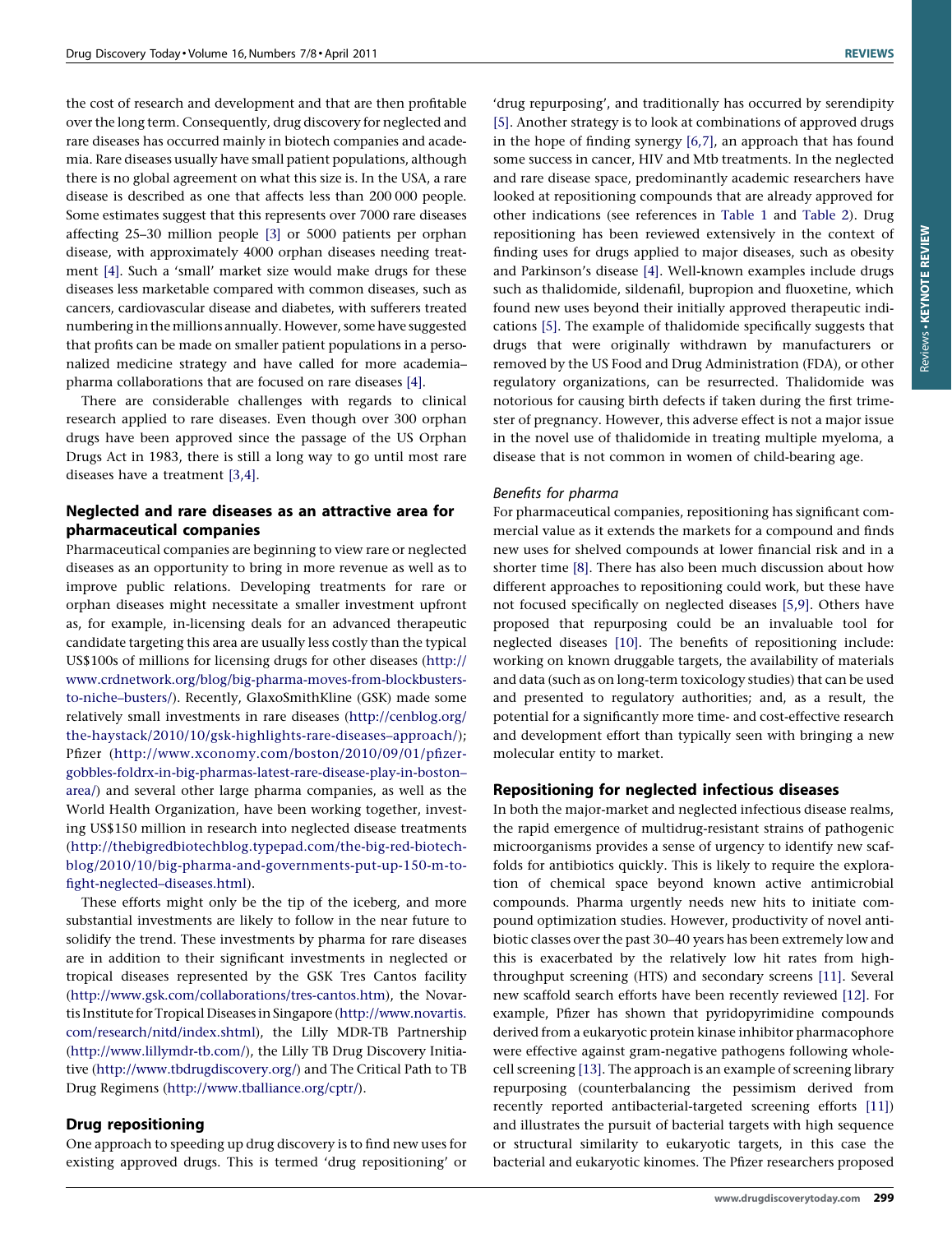#### <span id="page-2-0"></span>TABLE 1

| <b>Molecule</b>     | Original use                                                                  | New use                                                                                                                    | <b>Method of discovery</b>                                                                                                                                                                                                                   | <b>Refs</b>        |
|---------------------|-------------------------------------------------------------------------------|----------------------------------------------------------------------------------------------------------------------------|----------------------------------------------------------------------------------------------------------------------------------------------------------------------------------------------------------------------------------------------|--------------------|
| Aprepitant          | Nausea: NK-1 receptor<br>antagonist                                           | Drug-resistant HIV-1 infection:<br>downregulates CCR5 in macrophages<br>Cryptosporidiosis in<br>immunosuppressed hosts     | Initial hypothesis tested with another<br>NK-1 receptor antagonist in vitro<br>Tested in vivo in immunosuppressed<br>mice infected with Cryptosporidium<br>parvum; decreased substance P levels                                              | [99, 100]<br>[101] |
| Amiodarone          | Class III anti-arrhythmic                                                     | Chagas disease: blocks<br>ergosterol biosynthesis                                                                          | Literature search                                                                                                                                                                                                                            | [102]              |
| Glybenclamide       | Antidiabetic                                                                  | Antithrombotic activity in<br>mouse models $IC_{50}$ 9.6 $\mu$ M                                                           | Common pharmacophore with an<br>experimental TP receptor antagonist<br>SO29,548                                                                                                                                                              | [103]              |
| <b>Tamoxifen</b>    | Antiestrogen                                                                  | Anti-protozoal: Leishmania<br>amazonensis $IC_{50}$ 11.1-16.4 $\mu$ M                                                      | Focused screening to test hypothesis<br>and in vivo mice studies                                                                                                                                                                             | [104, 105]         |
| <b>Trimetrexate</b> | Antifolate used in Pneumocystis<br>carinii infection in patients<br>with AIDS | Inhibitor of Trypanosoma cruzi<br>DHFR $IC_{50}$ 6.6 nM                                                                    | Enzyme activity and antiparasite<br>activity assays for one compound                                                                                                                                                                         | [106]              |
| Riluzole            | Amyotrophic lateral sclerosis:<br>inhibits glutamate release<br>and reuptake  | Currently in clinical trials for treating<br>melanoma, but might have activity<br>against other cancers                    | Treatment of GRM1-positive human<br>melanoma cells reduced levels of<br>released glutamate, suppressed<br>melanoma cell growth and also<br>suppressed tumor growth in xenograft<br>model; induced cell cycle arrest,<br>leading to apoptosis | [107]              |
| <b>Sertraline</b>   | Antidepressant (selective<br>serotonin reuptake inhibitor)                    | Neuroprotective, prolongs survival,<br>improves motor performance and<br>ameliorates brain atrophy in the<br>R6/2 HD model | Previously shown that another<br>SSRI was neuroprotective                                                                                                                                                                                    | [108]              |

Examples of approved drug molecules identified using low-throughput screening methods as having effects against diseases other than the original target<sup>a</sup>

a Abbreviations: CCR5, chemokine receptor 5; DHFR, dihydrofolate reductase; GRM1, glutamate receptor, metabotropic 1; NK-1, neurokinin-1 receptor; SSRI, selective serotonin reuptake inhibitors.

that targets with high sequence and structural homology to known human drug targets are more likely to find inhibitors in the compound libraries. Others have suggested that the libraries of inhibitors for ion channel and prenyltransferases would be a good starting point for such library repurposing [\[14\]](#page-10-0) and for finding chemotypes for novel antimicrobials.

It is unclear how extensively approved drugs are screened against multidrug-resistant strains of bacteria and it might be possible to find new acceptable treatments among them. Clearly, more could be done to reposition existing FDA-approved drugs, and the following sections survey these efforts to find new activities. To date, these studies have traditionally focused on in vitro screening; however, computational screening ('in silico' [\[15\]\)](#page-10-0) methods might also be applicable. Hence, it is proposed that a combined in silico-in vitro approach leveraging databases of molecular structures and their related information from the literature [such as absorption, distribution, metabolism, and excretion (ADME)/Tox [\[16\],](#page-10-0) targets, clinical trials, etc.] could be a viable strategy for accelerating research in the treatment and prevention of rare, neglected and common diseases.

## Searching FDA-approved drugs for new activities Using HTS

It is suggested that there are over 10 000 drugs that have been tested in clinical medicine. This could be reduced to approximately 9000, given that many represent combinations of other drugs, different salt forms of the same molecule, or biologics (large proteins or antibodies) [\[17\]](#page-10-0). However, a physical library of this size does not exist for known drugs that could be screened and a virtual library of these compounds is also lacking (to our knowledge). Such a virtual library could be assembled using some of the public domain databases.

Some companies, such as Cerep ([http://www.cerep.fr](http://www.cerep.fr/)), have screened 2500 of the FDA drugs and reference compounds against 159 enzymes, receptors, ion channels and transporters, and have created a database called BioPrint [\[18\],](#page-10-0) which is a commercial product with a cost that is likely to be out of reach of most academic researchers. To date, multiple groups have screened 1000–2000 drugs against different targets or cell types. The John Hopkins Clinical Compound Library (JHCCL) consists of plated compounds available for screening at a relatively small charge and has been used by some groups [\[19\].](#page-10-0) For example, 17 novel inhibitors of Mtb were found after screening 1514 compounds from the JHCCL [\[19\]](#page-10-0). Several new uses for FDA-approved drugs have been identified by screening this or other commercially available libraries of drugs or off-patent molecules (e.g. the Microsource US Drug Collection and Prestwick Chemical library) ([Table 2\)](#page-3-0). The accumulation of large databases of published data and compounds screened against G-protein coupled receptors (GPCRs), such as the psychoactive drug screening program (PDSP) receptorome profile, represent good starting points for finding compounds that are active against receptors of interest. One example described is a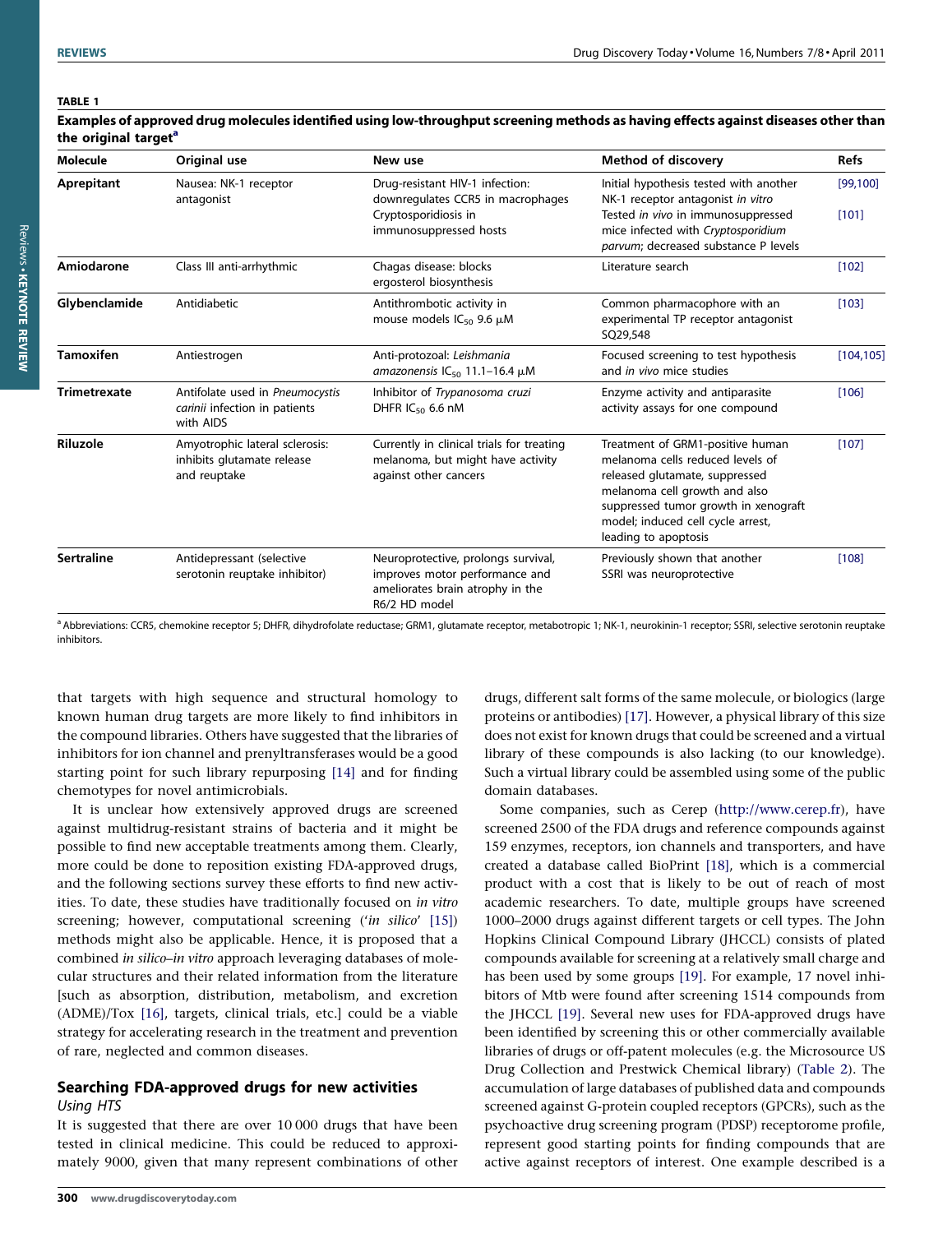Reviews -

Reviews . KEYNOTE REVIEW KEYNOTE REVIEW

#### <span id="page-3-0"></span>TABLE 2

Examples of approved drug molecules identified using HTS or in silico screening methods as having effects against diseases other than origin[a](#page-4-0)l target<sup>a</sup>

| <b>Molecule</b>                                                                                                                                                                                                                                                                                   | Original use                                                              | New use                                                                                                                                                                          | <b>Method of discovery</b>                                                                                                                                                                                                                                              | <b>Refs</b>     |
|---------------------------------------------------------------------------------------------------------------------------------------------------------------------------------------------------------------------------------------------------------------------------------------------------|---------------------------------------------------------------------------|----------------------------------------------------------------------------------------------------------------------------------------------------------------------------------|-------------------------------------------------------------------------------------------------------------------------------------------------------------------------------------------------------------------------------------------------------------------------|-----------------|
| <b>Itraconazole</b>                                                                                                                                                                                                                                                                               | Antifungal: lanosterol<br>$14\alpha$ -demethylase inhibitor               | Inhibition of angiogenesis by<br>inhibiting human lanosterol<br>14 $\alpha$ -demethylase; IC <sub>50</sub> 160 nM                                                                | In vitro HUVEC proliferation<br>screen against FDA-approved<br>drugs (JHCCL)                                                                                                                                                                                            | $[109]$         |
| <b>Astemizole</b>                                                                                                                                                                                                                                                                                 | Non-sedating antihistamine<br>(removed from US market)<br>by FDA in 1999) | Antimalarial IC <sub>50</sub> 227 nM against<br>Plasmodium falciparum 3D7                                                                                                        | In vitro screen for P. falciparum<br>growth of 1937 FDA-approved<br>drugs (JHCCL)                                                                                                                                                                                       | [110]           |
| Mycophenolic acid                                                                                                                                                                                                                                                                                 | Immunosuppressive<br>drug: inhibits guanine<br>nucleotide biosynthesis    | Inhibition of angiogenesis by<br>targeting type 1 inosine<br>monophosphate dehydrogenase;<br>$IC_{50}$ 99.2 nM                                                                   | In vitro HUVEC proliferation<br>screen of 2450 FDA- and<br>foreign-approved drugs (JHCCL)                                                                                                                                                                               | [111]           |
| <b>Entacapone and tolcapone</b>                                                                                                                                                                                                                                                                   | Parkinson's Disease:<br>catechol-O-methyltransferase<br>inhibitors        | Antitubercular: entacapone inhibits<br>InhA; $IC_{50}$ 80 $µM$                                                                                                                   | Used a chemical systems biology<br>approach                                                                                                                                                                                                                             | $[77]$          |
| Nitazoxanide                                                                                                                                                                                                                                                                                      | Infections caused by Giardia<br>and Cryptosporidium spp.                  | Antitubercular: multiple potential<br>targets                                                                                                                                    | Screens against replicating and<br>non-replicating Mtb                                                                                                                                                                                                                  | [112]           |
| (±)-2-amino-3-<br>phosphonopropionic acid                                                                                                                                                                                                                                                         | Human metabolite,<br>mGluR agonist                                        | Antimalarial: inhibits HSP-90; IC <sub>50</sub><br>0.06 µM against P. falciparum 3D7                                                                                             | HTS screening of 4000 compounds                                                                                                                                                                                                                                         | [113]           |
| <b>Acrisorcin</b>                                                                                                                                                                                                                                                                                 | Antifungal                                                                | Antimalarial: inhibits HSP-90; IC <sub>50</sub><br>0.05 µM against P. falciparum 3D7                                                                                             | HTS screening of 4000 compounds                                                                                                                                                                                                                                         | [113]           |
| <b>Harmine</b>                                                                                                                                                                                                                                                                                    | Anticancer                                                                | Antimalarial: inhibits HSP-90; IC <sub>50</sub><br>0.05 µM against P. falciparum 3D7                                                                                             | HTS screening of 4000 compounds                                                                                                                                                                                                                                         | [113]           |
| Acetophenazine, fluphenazine<br>and periciazine                                                                                                                                                                                                                                                   | Antipsychotics-D2<br>and $5-HT2$ inhibitors                               | Human androgen receptor<br>antagonists acetophenazine<br>$(K_i 0.8 \mu M)$ , fluphenazine( $K_i$<br>0.8 $\mu$ M), periciazine (K <sub>i</sub> 3.0 $\mu$ M)                       | Docking of known drugs into<br>androgen receptor followed by<br>in vitro screening                                                                                                                                                                                      | $[96]$          |
| Levofloxacin, gatifloxacin,<br>sarafloxacin, moxifloxacin<br>and gemifloxacin                                                                                                                                                                                                                     | DNA gyrase                                                                | Active against ATCC17978; inactive<br>against BAA-1605 MIC ≤0.03-0.04<br>(mg/l)                                                                                                  | Screening of 1040 drugs from<br>microsource drugs library versus<br>Acinetobacter baumannii                                                                                                                                                                             | [114]           |
| Bithional, bortezomib,<br>cantharidin, chromomycin A3,<br>duanorubicin, digitoxin,<br>ectinascidin 743, emetine,<br>fluorosalen, manidipine HCl,<br>narasin, lestaurtinib, ouabain,<br>sorafenib tosylate,<br>sunitinib malate, tioconazole,<br>tribromsalen, triclabendazolum<br>and zafirlukast | Various                                                                   | NF- $\kappa$ B inhibitors; IC <sub>50</sub> 0.02-39.8 $\mu$ M                                                                                                                    | Screening of NCGC pharmaceutical<br>collection of 2816 small molecules<br>in vitro                                                                                                                                                                                      | [115]           |
| Pyrvinium pamoate                                                                                                                                                                                                                                                                                 | Anthelmintic                                                              | Antitubercular: Alamar blue assay<br>MIC 0.31 μM<br>Anti-protozoal: Cryptosporidium                                                                                              | In vitro screen against 1514 known<br>drugs; many other previously<br>unidentified hits found<br>In vitro screen for P. falciparum                                                                                                                                      | $[19]$<br>[116] |
|                                                                                                                                                                                                                                                                                                   |                                                                           | parvum $IC_{50}$ 354 nM<br>Anti-protozoal: against Trypanosoma<br>brucei; $IC_{50}$ 3 $\mu$ M                                                                                    | growth of 1937 FDA-approved<br>drugs hypothesized to be active<br>because they are confined to<br>intestinal epithelium<br>Screening of 2160 FDA-approved<br>drugs and natural products from<br>Microsource; 15 other drugs active;<br>IC <sub>50</sub> 0.2-3.0 $\mu$ M | [117]           |
| Riluzole                                                                                                                                                                                                                                                                                          | ALS: inhibits glutamate<br>release and reuptake                           | Enhanced Wnt/ß-catenin signaling<br>in both the primary screen in HT22<br>neuronal cells and in adult<br>hippocampal progenitor cells; GRM1<br>regulates Wnt/ß-catenin signaling | Screening of 1857 compounds (1500<br>unique) in vitro; treating melanoma<br>cells with riluzole in vitro enhanced<br>the ability of WNT3A to regulate<br>gene expression                                                                                                | [118]           |
| Closantel                                                                                                                                                                                                                                                                                         | A veterinary anthelmintic<br>with known proton<br>ionophore activities    | Onchocerciasis (river blindness);<br>IC <sub>50</sub> 1.6 $\mu$ m; K <sub>i</sub> 468 nM                                                                                         | Screening of 1514 FDA-approved<br>drugs (JHCCL) against the chitinase<br>OvCHT1 from Onchocerca volvulus                                                                                                                                                                | [119]           |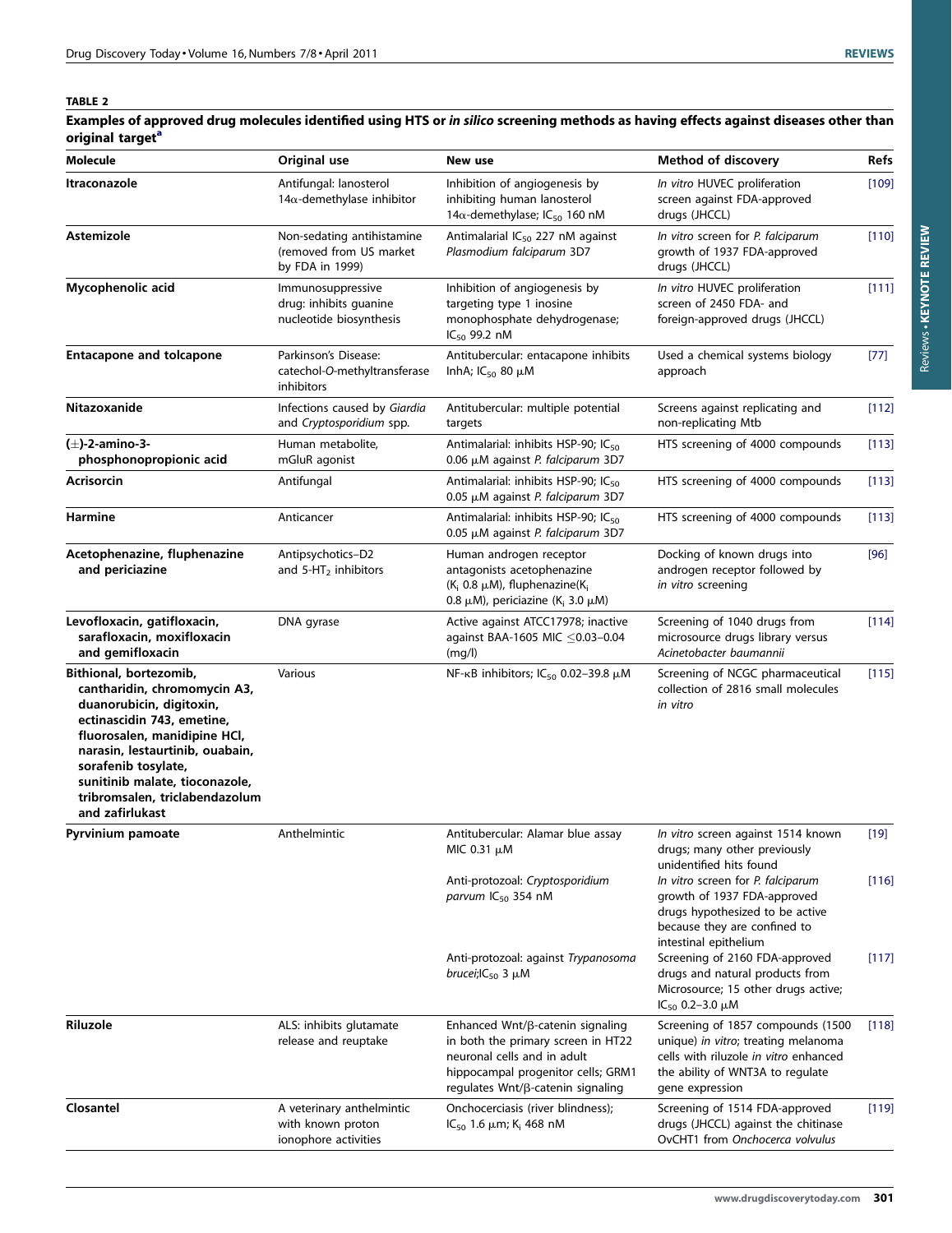<span id="page-4-0"></span>

| <b>TABLE 2 (Continued)</b> |
|----------------------------|
|----------------------------|

| <b>Molecule</b>                                                                                                                                                                                             | Original use                                                                   | New use                                                                                                                                                                                              | <b>Method of discovery</b>                                                                                                                                                                                                                       | <b>Refs</b> |
|-------------------------------------------------------------------------------------------------------------------------------------------------------------------------------------------------------------|--------------------------------------------------------------------------------|------------------------------------------------------------------------------------------------------------------------------------------------------------------------------------------------------|--------------------------------------------------------------------------------------------------------------------------------------------------------------------------------------------------------------------------------------------------|-------------|
| Nitroxoline                                                                                                                                                                                                 | Antibiotic used outside<br>USA for urinary tract<br>infections                 | Antiangiogenic agent inhibits<br>MetAP2 ( $IC_{50}$ 54.8 nM) and HUVEC<br>proliferation; also inhibits sirtuin 1<br>(IC <sub>50</sub> 20.2 $\mu$ M) and sirtuin 2 (IC <sub>50</sub><br>15.5 $\mu$ M) | Screening of 2687 FDA-approved<br>drugs (JHCCL) for inhibition of<br>HUVEC cells; also found the same<br>compound in HTS of 175 000<br>compounds screened against<br>MetAP2; active in mouse and<br>human tumor growth models                    | [120]       |
| Glafenine                                                                                                                                                                                                   | Analgesic                                                                      | Inhibits ABCG2 (IC <sub>50</sub> 3.2 $\mu$ M); could<br>be used with chemotherapeutic<br>agents to counteract tumor<br>resistance                                                                    | Screening of FDA-approved drugs<br>(JHCCL) with bioluminescence<br>imaging HTS assay; discovered<br>37 previously unknown ABCG2<br><i>inhibitors</i>                                                                                             | [121]       |
| <b>Tiagabine</b>                                                                                                                                                                                            | Antiepileptic (enhances<br>gamma-aminobutyric<br>acid activity)                | Neuroprotective in N171-82Q and<br>R6/2 mouse models of HD                                                                                                                                           | Initial screen of NINDS Microsource<br>database of drugs (1040 molecules)<br>against PC12 cell model of HD<br>found nipecotic acid, which is<br>related to tiagabine                                                                             | [122]       |
| Digoxin, oubain and<br>proscillardin A                                                                                                                                                                      | Cardiac glycosides used<br>to treat congestive heart<br>failure and arrhythmia | Anticancer: inhibition of hypoxia-<br>inducible factor 1; $IC_{50}$ <400 nM                                                                                                                          | 3120 FDA-approved drugs (JHCCL)<br>screened against reporter cell line<br>Hep3B-c1; digoxin also tested<br>in in vivo xenograft models                                                                                                           | [123]       |
| Tacrine, carvedilol,<br>Acetylcholinesterase<br>hexamethyleneamiloride<br>inhibitor, $\beta_2$ -adrenergic<br>and phenoxybenzamine<br>blocker, diuretic,<br>$\alpha_1$ -adrenergic blocker,<br>respectively |                                                                                | Prevention of hearing loss: lowest<br>dose tested that shows protection is<br>$10 \mu M$                                                                                                             | Initial screen of NINDS Microsource<br>database of drugs (1040 molecules)<br>against neomycin induced hair cells<br>in zebrafish. Tacrine was also active<br>in mouse utricle                                                                    | [124]       |
| Ceftriaxone                                                                                                                                                                                                 | β-lactam antibiotic                                                            | Neuroprotection. ALS: increases<br>GLT1 expression; $EC_{50}$ 3.5 $\mu$ M. Other<br>β-lactams also active                                                                                            | Screen of NINDS Microsource<br>database of drugs (1040 molecules)<br>against rat spinal cord cultures<br>followed by immunoblot for GLT1<br>protein expression. Also tested in<br>ALS mouse model: delayed neuron<br>loss and increased survival |             |
| <b>Flufenamic acid</b>                                                                                                                                                                                      | Non-steroidal<br>anti-inflammatory<br>drug                                     | Familial amyloid polyneuropathy:<br>inhibits transthyretin                                                                                                                                           | Screening library not described                                                                                                                                                                                                                  | [125]       |

<sup>a</sup> Abbreviations: ABCG2, ATP-binding cassette sub-family G member 2; ALS, amyotrophic lateral sclerosis; GLT1, glutamate transporter 1; GRM1, metabotropic glutamate receptor; HSP-900, heat shock protein 90; HD, Huntingdon's disease; HUVEC, human umbilical vein endothelial cells; InHa, inhibin, alpha; MetAP2, type 2 methionine aminopeptidase; mGluR, metabotropic glutamate receptor; NCGC, National Clinical Guideline Centre; NF, nuclear factor; NINDS, National Institute of Neurological Disorders and Stroke.

potent 5-HT<sub>2A</sub> ligand that could block the JC virus [\[20\],](#page-10-0) which can cause the neurologic disease progressive multifocal leukoencephalopathy if untreated. A second example suggested side effects for known drugs mediated by the 5-HT<sub>2B</sub> receptor [\[20\].](#page-10-0) The number of examples of groups finding new uses for approved drugs by HTS appears to be growing ([Table 2](#page-3-0)) on a laboratory-by-laboratory basis. It is intriguing to ponder whether an organized effort to screen experimentally the set of all known drugs against all known targets validated for a given disease would be feasible. Certainly, the potential for success with one disease, let alone many human diseases, appears to be significant.

#### Using in silico methods

In silico methods, including target- and ligand-based strategies, are an excellent complement to experimental techniques, and are widely used in industry and academia [\[15,21\]](#page-10-0). There have been many studies establishing relationships between ligand molecular structures and broad biological activities, both on and off target [\[22–25\]](#page-10-0). Several examples using pharmacophore-based studies and searching databases of FDA drugs [\[26\]](#page-10-0) to find new transporter

inhibitors in vitro, represent attempts at understanding off-target effects, which is analogous to drug repositioning. For example, pharmacophores for various transporters, such as the human peptide transporter 1 (hPEPT1) [\[27\],](#page-10-0) P-glycoprotein (P-gp) [\[28\]](#page-10-0), the human organic cation/carnitine transporter (hOCTN2) [\[29,30\]](#page-10-0) ([Fig. 1\)](#page-5-0) and the human apical sodium-dependent bile acid transporter (ASBT) [\[31\],](#page-10-0) have been used to search a subset of FDAapproved drugs compiled from A Small Physician's Handbook (SCUT, structures available as a supplemental file) [\[26\]](#page-10-0) and to identify previously unknown inhibitors based on in vitro testing ([Table 3\)](#page-5-0). Interestingly, for each transporter, inhibitors were found that belonged to different therapeutic classes and these represented molecules with overlapping pharmacophores. What has not been examined to date is whether the distinct therapeutic class hits for a single transporter are also shared by other common biological activities. These transporters were selected because of the inhibition of hPEPT1 or P-gp involved in drug–drug interactions [\[28\]](#page-10-0), the putative role of hOCTN2 inhibition in rhabdomyolysis [\[29,30\]](#page-10-0) and the potential for drugs inhibiting ASBT to promote several adverse drug reactions (ADRs), including colon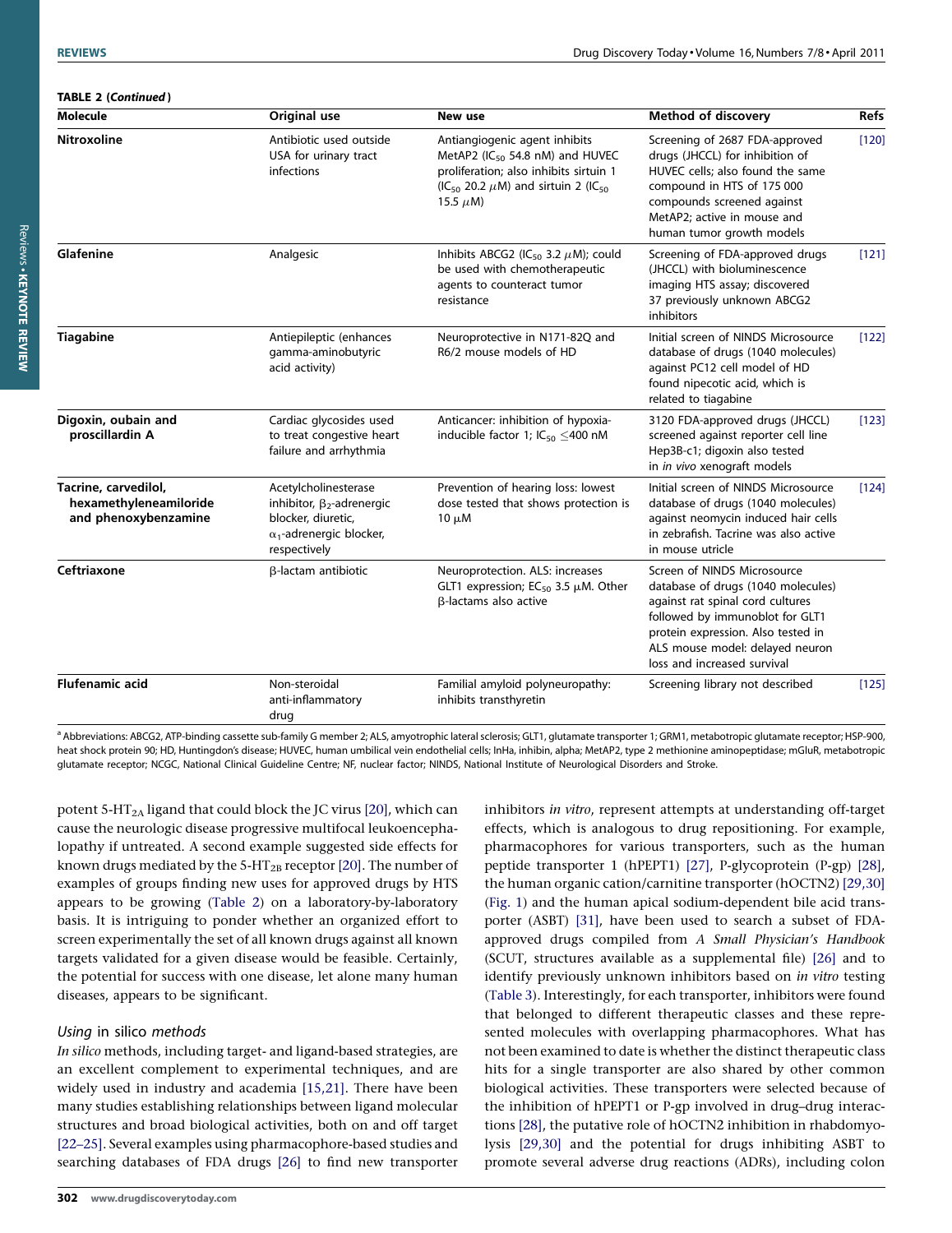Reviews -

Reviews . KEYNOTE REVIEW KEYNOTE REVIEW

<span id="page-5-0"></span>

#### FIGURE 1

Transporter pharmacophores for hOCTN2. (a) Cetirizine. (b) Cetirizine mapped to a catalyst pharmacophore based on three actives and two inactives for OCTN2 [\[30\]](#page-10-0). The pharmacophore contains two hydrophobic features (cyan) and a positive ionizable feature (red). (c) Cetirizine mapping to a catalyst pharmacophore derived from 22 drugs with K<sub>i</sub> data for OCTN2 (observed and predicted data described in [\[29\]](#page-10-0)). The pharmacophore contains two hydrophobic features (cyan), a hydrogen-bond acceptor (green) and a positive ionizable feature (red).

#### TABLE 3

FDA-approved compounds found by an in silico–in vitro approach to inhibit transporters<sup>a</sup>

| <b>Compounds</b>                                                                                                                                                                                                                                                                                                                                                          |                   | Transporter Biological effect                                                                       | <b>Pharmacophore features</b>                                                                                                                                      | Refs         |
|---------------------------------------------------------------------------------------------------------------------------------------------------------------------------------------------------------------------------------------------------------------------------------------------------------------------------------------------------------------------------|-------------------|-----------------------------------------------------------------------------------------------------|--------------------------------------------------------------------------------------------------------------------------------------------------------------------|--------------|
| Aspartame, fluvastatin and repaglinide                                                                                                                                                                                                                                                                                                                                    | hPEPT1            | Inhibit uptake of natural<br>substrates and other drugs<br>that are substrates                      | Two hydrophobic and one hydrogen<br>bond acceptor; one hydrogen bond<br>donor; one negative ionizable feature                                                      | [27]         |
| Acitretin, cholecalciferol, misoprostol, nafcillin,<br>repaglinide, salmeterol and telmisartan                                                                                                                                                                                                                                                                            | $P$ -qp           | Decrease clearance of drugs by<br>inhibiting efflux into intestine<br>of P-qp substrates.           | Three hydrophobic features<br>and two hydrogen bond<br>acceptor features                                                                                           | [28]         |
| Thioridazine, vinblastine, clozapine, amlodipine,<br>gefitinib, trifluoperazine, dibucaine, tamoxifen,<br>amiodarone, atracurium, nefazodone, argatroban,<br>nelfinavir, proclorperazine, raloxifene, metoclopramide,<br>desloratidine, duloxetine, carvedilol, olanzapine,<br>amitriptyline, imatinib, desipramine, quinine,<br>quinidine, haloperidol and bromocriptine | OCTN <sub>2</sub> | Inhibition may cause<br>rhabdomyolysis.                                                             | Three hydrophobic features<br>and one positive ionizable feature<br>Two hydrophobic features,<br>one positive ionizable feature<br>and one hydrogen bond acceptor. | [30]<br>[29] |
| Nimodipine, fluvastatin, latanoprost,<br>lovastatin, pentamidine, simvastatin,<br>pioglitazone and tioconazole                                                                                                                                                                                                                                                            | <b>ASBT</b>       | ASBT inhibition can cause<br>diarrhea, hyperglyceridemia,<br>gallstone disease and<br>colon cancer. | Two hydrophobic features, two<br>hydrogen bond acceptors and shape<br>restriction around mesoridazine                                                              | $[31]$       |

<sup>a</sup> Additional examples of transporter pharmacophore searches can be found in [\[126\].](#page-12-0)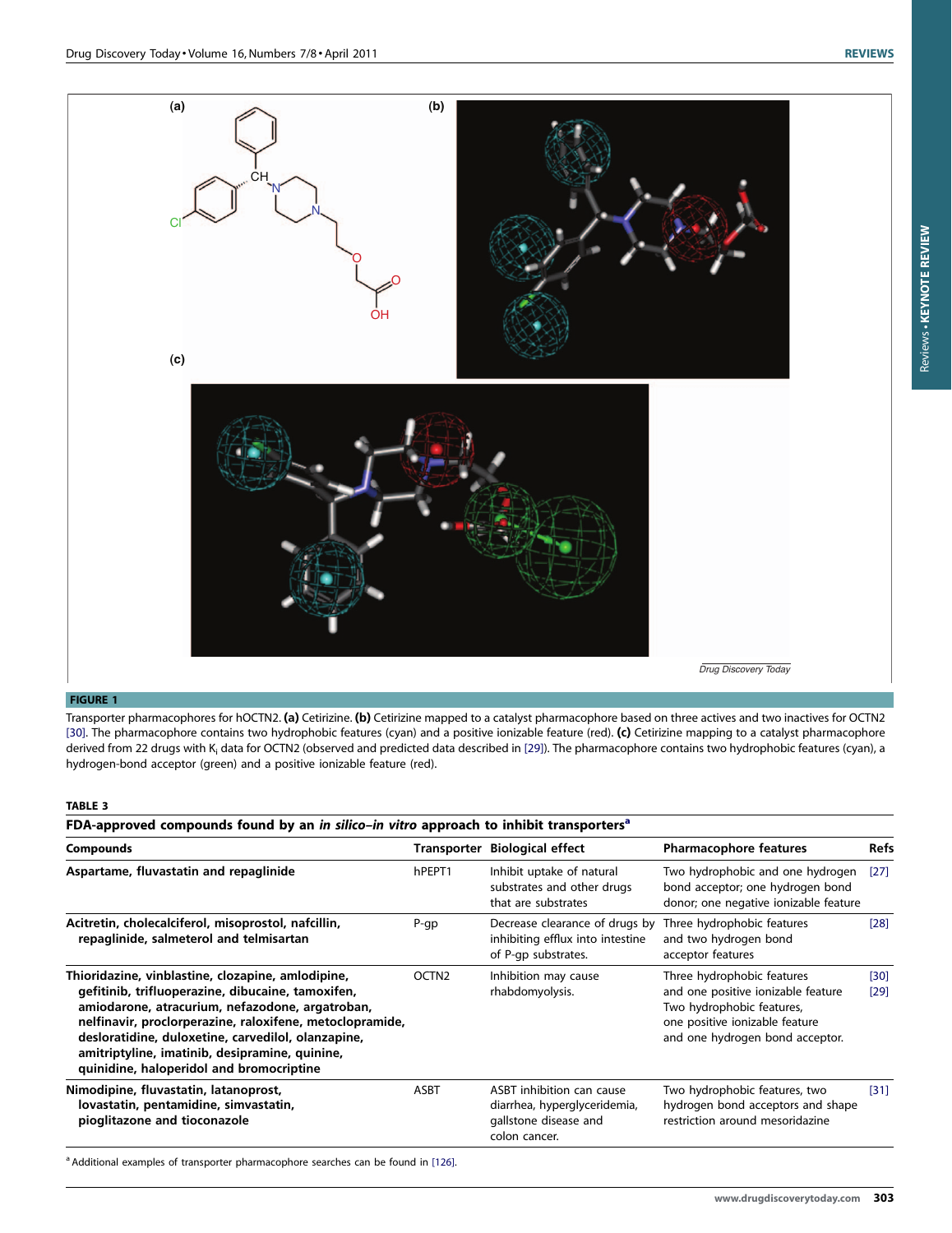cancer [\[31\].](#page-10-0) The transporters also represent a class of proteins for which in vitro models might be limited in throughput and where in vivo study is even more complicated owing to the presence of multiple transporters with overlapping substrate specificities. Therefore, the in silico–in vitro approach has value in targeting compounds with a high probability of activity.

## Computational pharmacophores and molecular similarity methods for drug repositioning

Pharmacophores and 3D database searching could be readily used for drug repositioning. 2D approaches might, however, be more readily available for both similarity and substructure searching and have been used with success for finding metabolite mimics for Mtb [\[32\]](#page-10-0) and in studies to predict the cross-reactivity of drugs and drug metabolites with immunoassays used in clinical medicine [\[33–36\]](#page-10-0). Common applications of immunoassays include drug of abuse (DOA) screening, endocrinology testing and therapeutic drug monitoring (TDM). Immunoassays can be limited by the occurrence of false positives (or 'cross-reactive' compounds). For example, drugs with structural similarity to amphetamine and methamphetamine, such as ephedrine and pseudoephedrine, can cross-react with DOA screening assays designed to detect the presence of amphetamine or methamphetamine. Diagnostic companies manufacturing clinically used immunoassays often test a limited number of compounds for cross-reactivity against their immunoassay, although there is a potentially large array of compounds (metabolites, herbals and environmental chemicals) that could possibly interact. Consequently, cross-reacting compounds are discovered on a case-by case basis [\[33,34\]](#page-10-0).

#### Similarity searching examples

Computational 2D similarity (using the MDL public keys fingerprint descriptors) of test compounds to that of the antigen used in immunoassays, has been used to predict cross reactivity [\[33–36\]](#page-10-0). The SCUT database of frequently used FDA-approved drugs was used for similarity searching and was supplemented with some metabolites of drugs (see Online Supplementary Information). This relatively simple computational approach showed a statistically significant separation between cross-reactive and non-crossreactive compounds for TDM immunoassays [\[33,34\]](#page-10-0) and DOA/ toxicology immunoassays [\[35,36\];](#page-10-0) the approach was further used to identify novel inhibitors of DOA/toxicology immunoassays [\[36\]](#page-10-0). These examples show how in silico methods can build on existing data and focus in vitro testing.

The examples above also illustrate how 2D similarity alone might be useful for finding compounds that could have pharmacophore features that are similar to those of other drugs. This raises the question of whether such similar molecules might share overlapping biological activities. Simple similarity searching could be a component of a compound-repositioning strategy, using computational methods to predict probable cross-reactive compounds by similarity followed by a quick confirmation with immunoassays that are commercially available. Other computational approaches comparable to searching by similarity, such as those involving LASSO descriptors [\[37\],](#page-10-0) can make use of large, publicly available, databases, such as ChemSpider [\[38\]](#page-10-0), to compare existing drugs with virtual libraries. Comparable methods, such as PASS (prediction of activity spectrum for substances) could also be used to

predict potential new bioactivities for existing drugs [\[39\].](#page-10-0) Computational methods that account for molecular shape might be generally useful for searching for compounds with common bioactivity [\[40\].](#page-10-0) Molecular docking is one example that has been used successfully to find molecules with complementary shape and electrostatic interactions with known protein active sites. For example, docking approaches have been used to dock 1055 known drugs (from DrugBank) into 78 unique human drug targets and the authors found 52 interactions of interest (although no experimental verification was reported) [\[41\]](#page-10-0).

### Using networks and systems biology for drug repositioning

During the past decade, understanding of biological mechanisms has been significantly enhanced by the curation of vast ligand– and protein–protein interaction databases and the use of topdown and bottom-up network modeling leading to a systems biology approach [\[42–46\].](#page-10-0) During the past five years alone, 2D ligand-based approaches have been increasingly used along with sophisticated algorithms and networks. This approach has been used for drug repositioning and for understanding the off-target effects of drugs. Fliri et al. used biological spectra for a cross section of the proteome [\[47\].](#page-11-0) They implemented hierarchical clustering of the biological activity spectra similarity and created a relationship between structure and bioactivity before extending this to identify receptor agonist and antagonist profiles [\[48\].](#page-11-0) The same group from Pfizer took this concept further and applied a probabilistic approach to link adverse effects for drugs with biological spectra (similar molecules had overlapping profiles, in the same way that they had similar biological spectra), thus linking preclinical with clinical effects [\[49\].](#page-11-0)

#### Promiscuity networks and insights for repositioning

There have been many efforts to look at compound or protein promiscuity or polypharmacology that could lead to the discovery of new uses for existing molecules. Specifically, there has been considerable discussion of predicting undesirable drug interactions with promiscuous proteins in silico. This is a particular issue for hydrophobic compounds that might bind to cytochrome P450 (CYP) 3A4, the pregnane X receptor (PXR), P-gp or the human ether-à-go-go-related gene (hERG) [\[50\]](#page-11-0). Quantitative structureactivity relationship (QSAR) models for these proteins have been used to predict potential molecule protein interactions and then visualize this as a node on a network, simultaneously showing other endogenous and exogenous ligand–protein interactions [\[45,46,51\]](#page-11-0) as well as allowing overlay of any gene expression or other high content data [\[52–54\].](#page-11-0) Such an approach could be useful for ensuring that repurposed compounds do not have negative effects on biological networks through binding other off-targets. A global mapping of pharmacological space focusing on a polypharmacology network of 200 000 molecules with activity against 698 proteins has also been produced [\[55\].](#page-11-0) A further published study created a drug–target network of approved drug data for 890 molecules from DrugBank [\[56\]](#page-11-0) and OMIM ([http://www.ncbi.nlm.](http://www.ncbi.nlm.nih.gov/omim) [nih.gov/omim](http://www.ncbi.nlm.nih.gov/omim)), with over half of these molecules forming the largest connected network with multiple target proteins (also illustrating polypharmacology or promiscuity) [\[57\].](#page-11-0) Such networks might help understand probable nodes involved in toxicity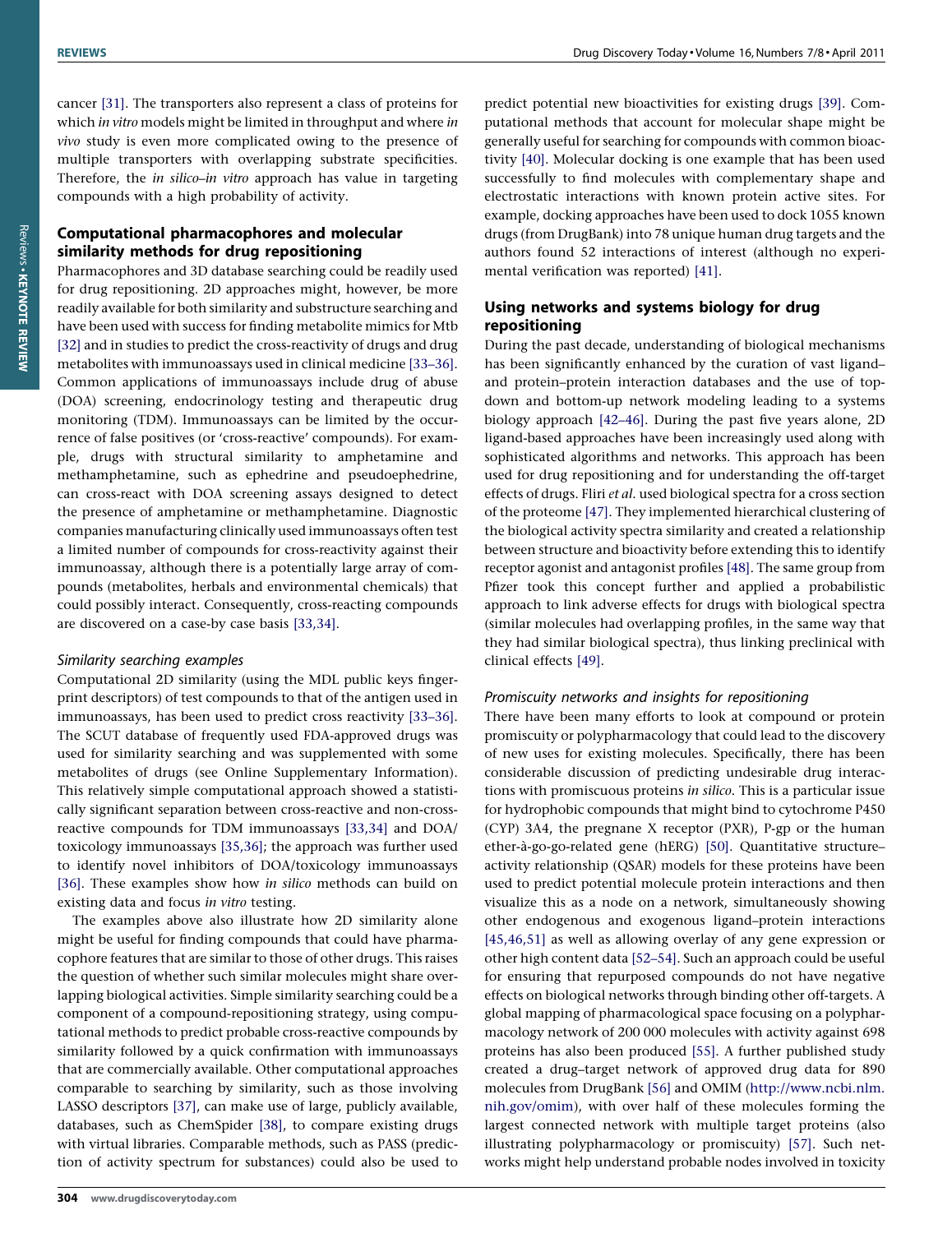and add to the similarity maps for enzymes and receptors [\[58\]](#page-11-0) and human polypharmacology networks [\[55\]](#page-11-0) that have also been developed to date. A recent study from Abbott introduced a sequence-independent kinome inhibitor interaction map [\[59\],](#page-11-0) whereas another study established links between over 44 000 small molecules and 160 cardiovascular targets, with kinases having, on average, seven connections to cardiovascular targets [\[60\].](#page-11-0) An example from Berg et al. has merged chemical target and pathway toxicity mechanisms that can be defined from profiling in primary human cell systems covering many readouts and enabling known reference compounds to be mapped by functional similarity [\[61\].](#page-11-0)

#### Using chemical substructures to understand side effects and assist repositioning

A complimentary approach taken by a group at Novartis uses chemical substructures relevant for toxicology-related adverse effects [\[62\]](#page-11-0) for approximately 4000 molecules with side-effect information from the World Drug Index. The same group related promiscuity of compounds to their safety [\[63\]](#page-11-0): for a given compound, the number of biological targets inhibited to a significant extent typically correlates with a higher incidence of effects. More recently, the group has related over 4000 MedDRA [\(http://](http://www.meddramsso.com/) [www.meddramsso.com/](http://www.meddramsso.com/)) terms for ADRs for over 1800 drugs using the ECFP\_4 descriptors and Bayesian models [\[64,65\].](#page-11-0) This resulted in a map of ADRs in chemical space and an approach that could be used to predict, in silico, the ADR likelihood for new molecules based on substructures. Interestingly, the recent similarity ensemble analysis described by Keiser et al. also used the ECFP\_4 descriptors and Bayesian models to predict off-target effects of 3665 FDAapproved drugs and investigational compounds [\[66\]](#page-11-0). This study clearly showed the promiscuity of many compounds. Their in vitro validation of the computational predictions focused on compounds with predicted GPCR activity other than the known targets. The approach could be particularly useful for understanding the potential targets for compounds where these have been previously unknown.

#### Using machine learning and databases for drug repositioning

Machine-learning models have also been applied with various types of literature data on drugs that could also assist in their repositioning. Decision tree induction has been used to predict the adverse drug reactions for 507 drugs from the Swiss Drugs Registry, and resulted in models that looked internally predictive [\[67\].](#page-11-0) A machine-learning method has also been used with a set of 390 drugs to demonstrate that anatomical therapeutic chemical classification, a system used for drug repurposing, can be predicted by using a binary feature vector derived from extraction of drug property data from text alone [\[68\]](#page-11-0). Chiang and Butte compiled a drug-disease knowledge base (DrDKB) to capture the 3517 FDAapproved drug indications and 8130 off-label uses of 2022 distinct drugs used to treat each of 726 diseases [\[69\]](#page-11-0). They were able to make 57 542 unique novel drug use suggestions and, leaving out 10–20% of the data as a test set, resulted in over 85% recovery of the drug uses [\[69\].](#page-11-0) Others have generated a database called PRO-MISCOUS [\(http://bioinformatics.charite.de/promiscuous/index.](http://bioinformatics.charite.de/promiscuous/index.php%3Fsite=drugdev) [php?site=drugdev\)](http://bioinformatics.charite.de/promiscuous/index.php%3Fsite=drugdev) representing a set of 25 000 withdrawn or experimental drugs annotated with 21 500 drug–protein and 104 000 protein–protein relationships, using public resources

(e.g. DrugBank, SuperTarget, etc.) and text or data mining [\[70\].](#page-11-0) These data can be searched using a network visualization tool and several anecdotal examples were provided of molecule or sideeffect similarity, although no prospective testing was described [\[70\].](#page-11-0) Another tool suggested to be useful for drug repositioning is IDMap, which integrates the Elsevier MDDR database, Asinex compounds, PASS and molecular descriptors from Cerius<sup>2</sup> [\[71\].](#page-11-0) Text mining was used to compare PASS and MDDR bioactivity and provide a co-occurrence frequency, although, again, no prospective testing was shown [\[71\]](#page-11-0)

#### Integration of methods for repositioning

By connecting data on drugs, proteins and diseases, these various databases, networks and computational methods might be useful not only for understanding and identifying promiscuity, polypharmacology and toxicity mechanisms, but also potentially for repurposingmolecules for new uses that could focus and accelerate in vitro screening efforts [\[17,20,72–74\]](#page-10-0) as previously described with transporters [\[27–31\]](#page-10-0). For some researchers, finding molecules with manageable ADRs might be useful and lead to new indications. Many of these examples illustrate how molecules can be put into a biological context through networks. The integration of different computational and experimental approaches along with published data could lead to a more complete understanding than using a single approach in isolation and could enable network-based drug discovery described elsewhere [\[75,76\]](#page-11-0). Others have also suggested that data integration platforms for systems biology (whether using ligand [\[58,66\]](#page-11-0) or binding site similarity [\[77\]](#page-11-0)) could support repositioning and drug discovery, although no solid examples of bringing new treatments into the clinic have been provided as yet [\[78\]](#page-11-0).

### Examples using in silico methods for drug repositioning in neglected infectious diseases

As a proof of principle that computational methods could help accelerate neglected disease research, a machine-learning method has been used and validated with multiple data sets. Bayesian classifier models are computationally fast and have been used widely for several drug discovery applications in recent years, including with Mtb [\[79\]](#page-11-0). Bayesian classification methods [\[80\]](#page-11-0) have been previously used for CYP, transporter and toxicity models [\[31,81–84\]](#page-10-0) as well as to identify substructures that are important in recent TB screening data sets [\[85\]](#page-11-0). The Mtb Bayesian models (training sets from 2000 to  $\geq$  200 000 molecules) have been validated with external compounds using the published National Institute of Allergy and Infectious Diseases (NIAID), GVKbio data sets (which include known drugs and other experimental compounds) and a set of 102 000 compounds [Tuberculosis Antimicrobial Acquisition and Coordinating Facility (TAACF)-NIAID cannabinoid receptor 2 (CB2)] containing 1702 molecules with  $\geq$ 90% inhibition at 10  $\mu$ m (representing a hit rate of 1.66%) [\[86\].](#page-11-0) Tenfold enrichments were shown in finding active compounds in the top-ranked 600 molecules for the TAACF-NIAID CB2 [\[86\],](#page-11-0) which came from the same source [\[84,87\]](#page-11-0) as the training sets used in the original models and represents an ideal scenario from modeling to limit any experimental variability. The three test sets ranged from 2880 to over 102 000 compounds. The largest test set also contained a more realistic percentage of hits representative of HTS screens.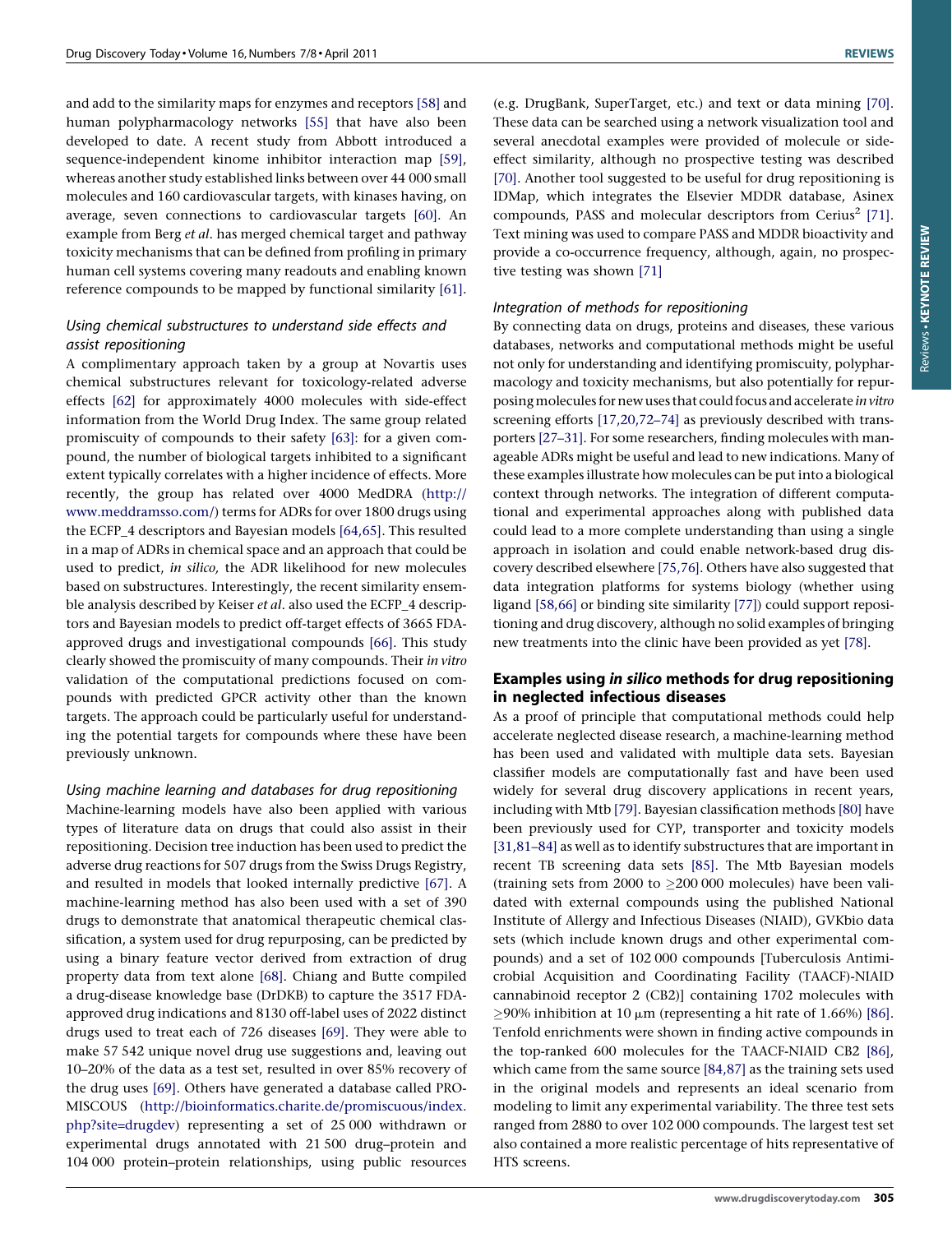

More recently, the JHCCL set of 1514 known drugs were used to screen experimentally against Mtb and the minimum inhibitory concentration (MIC) values determined using the Alamar blue susceptibility assay (published by others [\[19\]](#page-10-0)). Of the actives identified, 21 were used as a test set in a larger set of 2108 FDAapproved molecules downloaded from the Collaborative Drug Discovery database (CDD) database. After removal of compounds that were also in the Bayesian models, it was shown that the Bayesian models initially had approximately tenfold enrichments.

One model identified  $\geq$ 60% of the drug hits in the top 14% of compounds (S. Ekins and J.S. Freundlich, in press; Fig. 2). The Bayesian models were also used to suggest drugs with a high probability of predicted Mtb activity that could be tested in vitro in future (S. Ekins and J.S. Freundlich, in press).

#### Resources for in silico repositioning of molecules for neglected and rare diseases CDD

If researchers are going to accelerate rare/orphan and neglected disease research in silico, what resources are currently available and what are still needed? One accessible tool is the CDD database [\[88\]](#page-11-0) with a focus on neglected diseases, which has been recently described in detail [\[86,89,90\].](#page-11-0) Chris Lipinski (Melior Discovery) provided a database of 1055 FDA-approved drugs with designated orphan indications, sponsor name and chemical structures. In addition, David Sullivan (Johns Hopkins University) collated and provided a database of 2815 FDA-approved drugs. Bryan Roth (University of North Carolina) provided the PDSP database, which currently consists of nearly 1500 molecules structures that have been screened against an array of GPCRs [\[20,58,73,74\].](#page-10-0) These data, in addition to the >20 screening data sets for malaria and TB (Table 4), have enabled recent analysis of the physicochemical properties of active compounds [\[86,91,92\]](#page-11-0) and filtering with readily available substructure alerts or 'filters' [\[86,91,92\]](#page-11-0). All these data sets allow for free access of substructure, similarity or Boolean searches upon registration (e.g. <http://www.collaborativedrug.com/register>). The data have also been used for validating similarity searching and pharmacophore approaches to find mimics of essential metabolites for Mtb [\[32\]](#page-10-0).

In addition, a license to CDD can enable download of data sets that are not freely available. This might be advantageous if they need to be searched with third-party cheminformatics software (e.g. pharmacophore models or QSAR methods, etc.) ([Fig. 3](#page-9-0)). This suggests an additional approach for repurposing using in silico

#### TABLE 4

| A subset of the $\geq$ 20 CDD publicly available antimalarial and TB data sets <sup>a</sup> |                                                                                                                                                                                                                                                                                                                       |                  |  |  |
|---------------------------------------------------------------------------------------------|-----------------------------------------------------------------------------------------------------------------------------------------------------------------------------------------------------------------------------------------------------------------------------------------------------------------------|------------------|--|--|
| Database name/source                                                                        | <b>Description</b>                                                                                                                                                                                                                                                                                                    | <b>Molecules</b> |  |  |
| <b>US Army survey</b>                                                                       | An extensive collection of antimalarial drug animal SAR data, including structures, bioactivity<br>etc., published originally by the US Army in 1946                                                                                                                                                                  | 12 3 18          |  |  |
| St Jude Children's<br><b>Research Hospital</b>                                              | Supplemental data for [127]: structures tested in a primary screen, with additional data in eight<br>protocols: Bland-Altman analysis, calculated ADMET properties, phylochemogenetic screen,<br>sensitivity, synergy and enzyme assays, as well as a thermal melt analysis                                           |                  |  |  |
| <b>Novartis Malaria</b>                                                                     | Data from [128] Plasmodium falciparum strains 3D7 (drug-susceptible) and W2 (chloroquine-,<br>quinine-, pyrimethamine-, cycloquanil- and sulfadoxine-resistant), obtained from MR4, were<br>tested in an erythrocyte-based infection assay for susceptibility to inhibition of proliferation<br>by selected compounds | 5695             |  |  |
| Johns Hopkins-Sullivan                                                                      | Percent inhibition of approved drugs at 10 $\mu$ M                                                                                                                                                                                                                                                                    | 2693             |  |  |
| <b>MLSMR</b>                                                                                | A diverse collection tested by the Southern Research Institute against Mtb H37Ry; the most<br>active compounds have dose-response and cytotoxicity data                                                                                                                                                               |                  |  |  |
| TB efficacy data from the<br>literature                                                     | TB efficacy data from >300 published literature sources; data include PubMed citations,<br>targets, cells and organisms tests, MIC, % inhibition, $EC_{50}$ , $IC_{50}$ , etc.                                                                                                                                        |                  |  |  |
| TAACF-NIAID-CB2                                                                             | Results of a commercial compound library screening by the Southern Research Institute to<br>inhibit the growth of Mycobacterium tuberculosis strain H37Rv                                                                                                                                                             |                  |  |  |
| <b>Novartis Mtb</b>                                                                         | Aerobic and anaerobic hits versus M. tuberculosis                                                                                                                                                                                                                                                                     | 283              |  |  |
|                                                                                             |                                                                                                                                                                                                                                                                                                                       |                  |  |  |

a Abbreviations: ADMET, absorption, distribution, metabolism, excretion, and toxicity; MR4, Malaria Research and Reference Reagent Resource Center.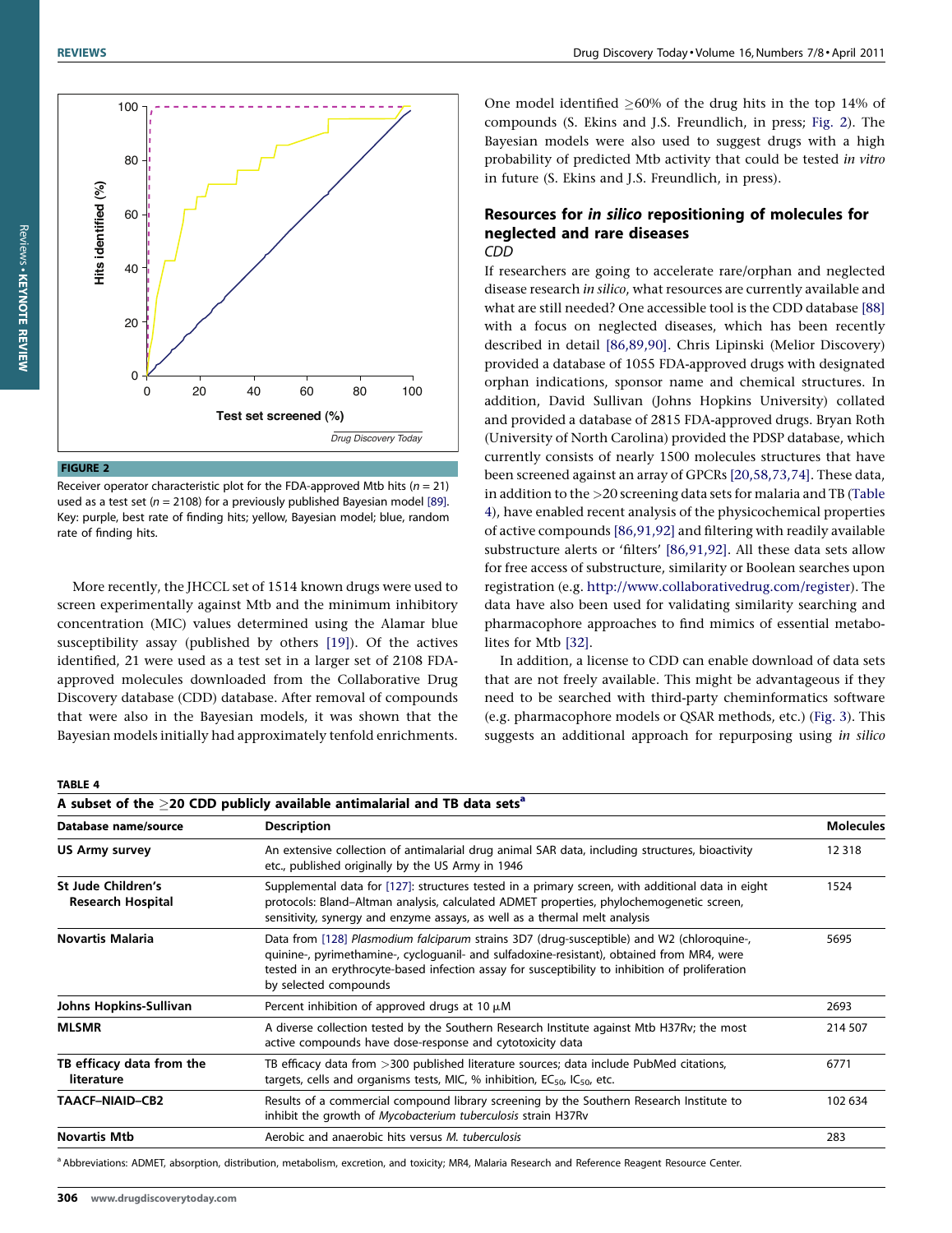<span id="page-9-0"></span>

A repositioning strategy using the CDD ([http://www.collaborativedrug.com/register\)](http://rarediseases.info.nih.gov/Resources/Rare_Diseases_Information.aspx), ChemSpider ([http://www.chemspider.com](http://www.chemspider.com/)) or other databases (bioactivity data for target or disease of interest and FDA drug data set) in combination with computational methods (pharmacophore, similarity assessment, machine learning, etc.).

models to find compounds of interest in the FDA-approved drugs set. For instance, models generated with data from one or more public data sets (or the user's own private data) could be used to search other data sets and find new molecules for screening (Fig. 3).

#### Other tools

The same strategy described previously could be readily taken with other databases and software tools taking advantage of freely available content and tools in databases such as ChemSpider [\[38\],](#page-10-0) PubChem [\[93\]](#page-11-0), DrugBank [\[56\]](#page-11-0) and ChEMBL ([http://www.](http://www.ebi.ac.uk/chembldb/index.php) [ebi.ac.uk/chembldb/index.php](http://www.ebi.ac.uk/chembldb/index.php)) or others [\[16,94,95\].](#page-10-0) This overall approach is analogous to the pharmacophore approach taken with transporters searching the SCUT database of commonly used drugs ([Table 3\)](#page-5-0), similarity searching for drugs cross-reactive with DOA and TDM immunoassays [\[33–36\]](#page-10-0) and with Mtb Bayesian models [\[86,91\]](#page-11-0) for searching the FDA-approved drugs. Recent efforts to validate the Bayesian models with data from other laboratories (described above) would indicate that the in silico approach certainly has merit for neglected diseases.

#### The missing piece

What is still needed is a single comprehensive resource that has validated chemical structures (and properties) of both FDA- and internationally approved drugs, as well as those that are either no longer used or are removed from the market. A database containing information on studies in which these compounds show activity (e.g. enzyme, receptor, whole cell data, etc. similar to [Tables 1 and 2\)](#page-2-0) as well as clinical data would be invaluable. Such a database could then be linked with other mining tools that enable 1D–3D similarity searching. Once created it could be used as the authoritative virtual screening database for repurposing before testing physical compounds in whole cells or target assays.

#### Summary

Analysis of the literature suggests that, by using HTS, there are many examples of FDA-approved drugs that are active against additional targets that can be used to therapeutic advantage for repositioning. For example, there are several examples for neglected diseases, including compounds with antimalarial, antitubercular, trypanosomal and Chagas disease activity ([Table 2\)](#page-3-0). To date, there are fewer such examples where in silico approaches have derived new uses for approved drugs ([Table 2](#page-3-0)) [\[77,96\].](#page-11-0) However, with current technologies and databases, as well as a close integration with in vitro screening, this will change. Although computational approaches, such as ligand- and structure-based methods, have been widely used for searching libraries of commercial compounds for neglected diseases [\[97\],](#page-11-0) few have tried to use already existing drugs with computational methods [\[77\].](#page-11-0) A recently described apparent gap has been noted in the Mtb community between the generation and utilization of computational models for drug discovery [\[98\]](#page-11-0). These in silico models are not well disseminated and certainly not widely used for repositioning FDAapproved drugs. This situation needs to be rectified. Another important consideration should be the quality of the structures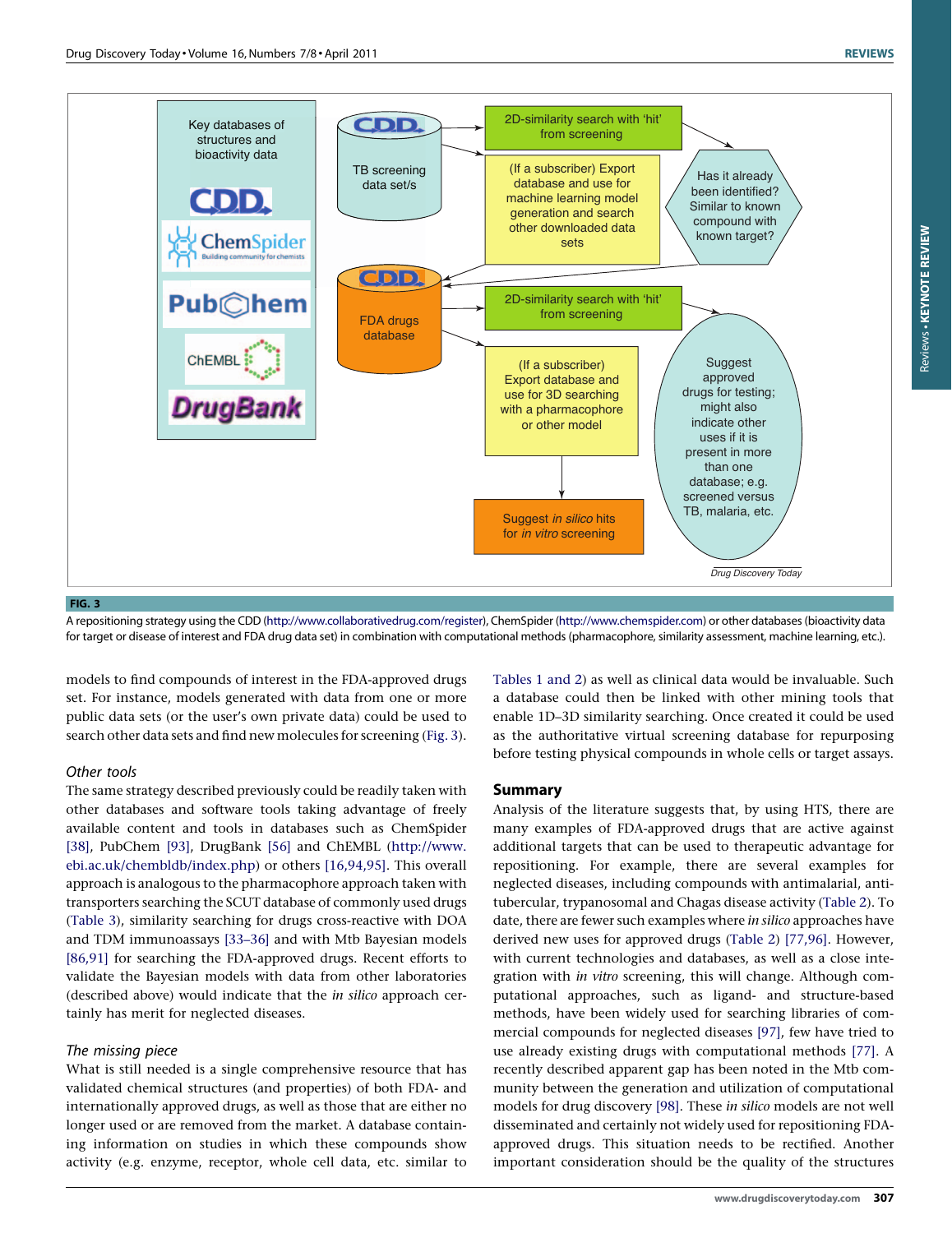<span id="page-10-0"></span>in the databases used, whether of FDA drugs or other molecules, as these will impact the in silico results [\[94\].](#page-11-0) If neglected diseases can benefit from in silico methods so too can rare or orphan diseases as well as more common diseases. Repositioning approved drugs brings with it other incentives, such as seven-year market exclusivity [\[98\]](#page-11-0), whereas new approved drugs or vaccines for a neglected disease can qualify for an FDA priority review voucher (US Medical Device User Fee and Modernization Act). In our opinion, some or all of the aforementioned in silico approaches should be used alongside in vitro methods to drug repurposing, if for no other reason than to speed up the process of drug discovery at little additional cost.

## Conflicts of interest

S.E. consults for Collaborative Drug Discovery, Inc on a Bill and Melinda Gates Foundation Grant#49852 'Collaborative drug discovery for TB through a novel database of SAR data optimized to promote data archiving and sharing'.

#### Supplementary information

Supplemental information is available at [http://www.4shared.](http://www.4shared.com/account/file/MzCpwWw-/SCUT_Monkey_CLEANED.html) [com/account/file/MzCpwWw-/SCUT\\_Monkey\\_CLEANED.html](http://www.4shared.com/account/file/MzCpwWw-/SCUT_Monkey_CLEANED.html) or available from the corresponding author upon request. The updated SCUT database is provided as an sd file as used in recent similarity studies and pharmacophore searches [30,31,33,35,36].

#### Acknowledgements

S.E. gratefully acknowledges the many groups that have provided data sets, including that of David Sullivan, and also Barry A. Bunin and other colleagues at CDD for developing the software, for assistance with large data sets, and for collaborations. S.E. also acknowledges collaborators including Maggie A.Z. Hupcey, Sandhya Kortagere, Peter W. Swaan, James E. Polli and their students for collaborations summarized in [Table 3](#page-5-0). M.D.K. received support from grant K08-GM074238 from the National Institutes of Health. Accelrys Inc. are thanked for providing Discovery Studio.

#### References

- 1 Fidock, D.A. (2010) Drug discovery: priming the antimalarial pipeline. Nature 465, 297–298
- 2 Balganesh, T.S. et al. (2008) Rising standards for tuberculosis drug development. Trends Pharmacol. Sci. 29, 576–581
- 3 Griggs, R.C. et al. (2009) Clinical research for rare disease: opportunities, challenges, and solutions. Mol. Genet. Metab. 96, 20–26
- 4 Brewer, G.J. (2009) Drug development for orphan diseases in the context of personalized medicine. Transl. Res. 154, 314–322
- 5 Ashburn, T.T. and Thor, K.B. (2004) Drug repositioning: identifying and developing new uses for existing drugs. Nat. Rev. Drug Discov. 3, 673–683
- 6 Lehar, J. et al. (2008) High-order combination effects and biological robustness. Mol. Syst. Biol. 4, 215
- 7 Borisy, A.A. et al. (2003) Systematic discovery of multicomponent therapeutics. Proc. Natl. Acad. Sci. U.S.A. 100, 7977–7982
- 8 Cavalla, D. (2009) APT drug R&D: the right active ingredient in the right presentation for the right therapeutic use. Nat. Rev. Drug Discov. 8, 849–853
- 9 Boguski, M.S. et al. (2009) Drug discovery. Repurposing with a difference. Science 324, 1394–1395
- 10 Uliana, S.R. and Barcinski, M.A. (2009) Repurposing for neglected diseases. Science 326, 935; author reply, 935
- 11 Payne, D.A. et al. (2007) Drugs for bad bugs: confronting the challenges of antibacterial discovery. Nat. Rev. Drug Discov. 6, 29–40
- 12 Fischbach, M.A. and Walsh, C.T. (2009) Antibiotics for emerging pathogens. Science 325, 1089–1093
- 13 Miller, J.R. et al. (2009) A class of selective antibacterials derived from a protein kinase inhibitor pharmacophore. Proc. Natl. Acad. Sci. U.S.A. 106, 1737–1742
- 14 Walsh, C.T. and Fischbach, M.A. (2009) Repurposing libraries of eukaryotic protein kinase inhibitors for antibiotic discovery. Proc. Natl. Acad. Sci. U.S.A. 106, 1689–1690
- 15 Ekins, S. et al. (2007) In silico pharmacology for drug discovery: methods for virtual ligand screening and profiling. Br. J. Pharmacol. 152, 9–20
- 16 Ekins, S. and Williams, A.J. (2010) Precompetitive preclinical ADME/Tox data: set it free on the web to facilitate computational model building to assist drug development. Lab Chip 10, 13–22
- 17 Chong, C.R. and Sullivan, D.J., Jr (2007) New uses for old drugs. Nature 448, 645– 646
- 18 Krejsa, C.M. et al. (2003) Predicting ADME properties and side effects: the BioPrint approach. Curr. Opin. Drug Discov. Dev. 6, 470–480
- 19 Lougheed, K.E. et al. (2009) New anti-tuberculosis agents amongst known drugs. Tuberculosis 89, 364–370
- 20 O'Connor, K.A. and Roth, B.L. (2005) Finding new tricks for old drugs: an efficient route for public-sector drug discovery. Nat. Rev. Drug Discov. 4, 1005–1014
- 21 Ekins, S. et al. (2007) In silico pharmacology for drug discovery: applications to targets and beyond. Br. J. Pharmacol. 152, 21–37
- 22 Kauvar, L.M. et al. (1995) Predicting ligand binding to proteins by affinity fingerprinting. Chem. Biol. 2, 107–118
- 23 Kauvar, L.M. and Laborde, E. (1998) The diversity challenge in combinatorial chemistry. Curr. Opin. Drug Discov. Dev. 1, 66–70
- 24 Kauvar, L.M. et al. (1998) Protein affinity map of chemical space. J. Chromatogr. B 715, 93–102
- 25 Ma'ayan, A. et al. (2007) Network analysis of FDA approved drugs and their targets. Mt Sinai J. Med. 74, 27–32
- 26 Gomella, L. and Haist, S. (2004) Clinician's Pocket Drug Reference 2004. McGraw-Hill
- 27 Ekins, S. et al. (2005) In vitro and pharmacophore based discovery of novel hPEPT1 inhibitors. Pharm. Res. 22, 512–517
- 28 Chang, C. et al. (2006) Rapid identification of P-glycoprotein substrates and inhibitors. Drug Metab. Dispos. 34, 1976–1984
- 29 Diao, L. et al. (2010) Quantitative structure activity relationship for inhibition of human organic cation/carnitine transporter. Mol. Pharm. 7, 2120–2131
- 30 Diao, L. et al. (2009) Novel inhibitors of human organic cation/carnitine transporter (hOCTN2) via computational modeling and in vitro testing. Pharm. Res. 26, 1890–1900
- 31 Zheng, X. et al. (2009) Computational models for drug inhibition of the human apical sodium-dependent bile acid transporter. Mol. Pharm. 6, 1591–1603
- 32 Lamichhane, G. et al. (2011) Essential metabolites of M. tuberculosis and their mimics. Mbio. 2, e00301–e00310
- 33 Krasowski, M.D. et al. (2009) Molecular similarity methods for predicting crossreactivity with therapeutic drug monitoring immunoassays. Ther. Drug Monit. 31, 337–344
- 34 Krasowski, M.D. et al. (2010) Immunoassays for tricyclic antidepressants: unsuitable for therapeutic drug monitoring. In Advances in Chromatographic Techniques for Therapeutic Drug Monitoring (Dasgupta, A., ed.), pp. 179–190, CRC Press
- 35 Krasowski, M.D. et al. (2009) Chemoinformatic methods for predicting interference in drug of abuse/toxicology immunoassays. Clin. Chem. 55, 1203– 1213
- 36 Krasowski, M.D. et al. (2009) Using molecular similarity to highlight the challenges of routine immunoassay-based drug of abuse/toxicology screening in emergency medicine. BMC Emerg. Med. 9, 5
- 37 Reid, D. et al. (2008) LASSO-ligand activity by surface similarity order: a new tool for ligand based virtual screening. J. Comput. Aided Mol. Des. 22, 479–487
- 38 Williams, A.J. (2008) Internet-based tools for communication and collaboration in chemistry. Drug Discov. Today 13, 502–506
- 39 Poroikov, V.V. et al. (2000) Robustness of biological activity spectra predicting by computer program PASS for noncongeneric sets of chemical compounds. J. Chem. Inf. Comput. Sci. 40, 1349–1355
- 40 Kortagere, S. et al. (2009) The importance of discerning shape in molecular pharmacology. Trends Pharmacol. Sci. 30, 138–147
- 41 Li, Y.Y. et al. (2006) A large-scale computational approach to drug repositioning. Genome Inform. 17, 239–247
- 42 Ekins, S. and Abramowitz, D.L. (2009) A systems-biology view of drug transporters. In Transporters as Drug Carriers (Ecker, G. and Chiba, P., eds), pp. 365–385, Wiley-VCH, Verlag GmbH &Co. KGaA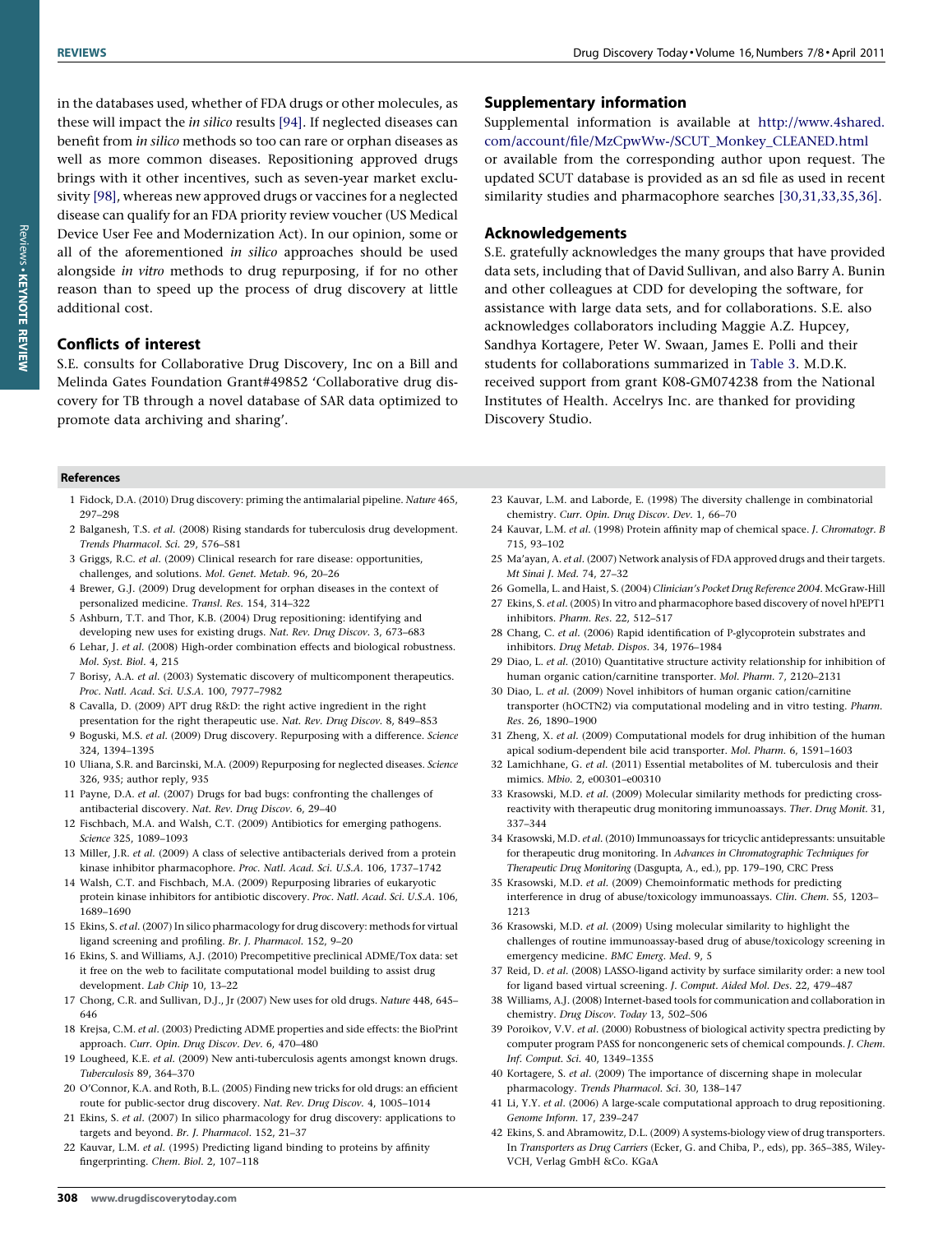- <span id="page-11-0"></span>44 Ekins, S. et al. (2006) Algorithms for network analysis in systems: ADME/Tox using the MetaCore and MetaDrug platforms. Xenobiotica 36, 877–901
- 45 Ekins, S. (2006) Systems-ADME/Tox: resources and network approaches. J. Pharmacol. Toxicol. Methods 53, 38–66
- 46 Ekins, S. et al. (2005) Techniques: application of systems biology to absorption, distribution, metabolism, excretion, and toxicity. Trends Pharmacol. Sci. 26, 202– 209
- 47 Fliri, A.F. et al. (2005) Biological spectra analysis: linking biological activity profiles to molecular structure. Proc. Natl. Acad. Sci. U.S.A. 102, 261–266
- 48 Fliri, A.F. et al. (2005) Biospectra analysis: model proteome characterizations for linking molecular structure and biological response. J. Med. Chem. 48, 6918–6925
- 49 Fliri, A.F. et al. (2005) Analysis of drug-induced effect patterns to link structure and side effects of medicines. Nat. Chem. Biol. 1, 389–397
- 50 Ekins, S. (2004) Predicting undesirable drug interactions with promiscuous proteins in silico. Drug Discov. Today 9, 276–285
- 51 Ekins, S. et al. (2006) A combined approach to drug metabolism and toxicity assessment. Drug Metab. Dispos. 34, 495–503
- 52 Nikolsky, Y. et al. (2005) A novel method for generation of signature networks as biomarkers from complex high throughput data. Toxicol. Lett. 158, 20–29
- 53 Ekins, S. et al. (2005) Systems biology: applications in drug discovery. In Drug discovery Handbook (Gad, S., ed.), pp. 123–183, John Wiley & Sons
- 54 Ekins, S. et al. (2007) Pathway mapping tools for analysis of high content data. Methods Mol. Biol. 356, 319–350
- 55 Paolini, G.V. et al. (2006) Global mapping of pharmacological space. Nat. Biotechnol. 24, 805–815
- 56 Wishart, D.S. et al. (2008) DrugBank: a knowledgebase for drugs, drug actions and drug targets. Nucleic Acids Res. 36, D901–D906
- 57 Yildirim, M.A. et al. (2007) Drug-target network. Nat. Biotechnol. 25, 1119– 1126
- 58 Keiser, M.J. et al. (2007) Relating protein pharmacology by ligand chemistry. Nat. Biotechnol. 25, 197–206
- 59 Metz, J.T. and Hajduk, P.J. (2010) Rational approaches to targeted polypharmacology: creating and navigating protein–ligand interaction networks. Curr. Opin. Chem. Biol. 14, 498–504
- 60 Cases, M. and Mestres, J. (2009) A chemogenomic approach to drug discovery: focus on cardiovascular diseases. Drug Discov. Today 14, 479–485
- 61 Berg, E.L. et al. (2010) Chemical target and pathway toxicity mechanisms defined in primary human cell systems. J. Pharmacol. Toxicol. Methods 61, 3–15
- 62 Bender, A. et al. (2007) Analysis of pharmacology data and the prediction of adverse drug reactions and off-target effects from chemical structure. ChemMedChem 2, 861–873
- 63 Azzaoui, K. et al. (2007) Modeling Promiscuity based on in vitro safety pharmacology profiling data. ChemMedChem 2, 874–880
- 64 Scheiber, J. et al. (2009) Gaining insight into off-target mediated effects of drug candidates with a comprehensive systems chemical biology analysis. J. Chem. Inf. Model. 49, 308–317
- 65 Scheiber, J. et al. (2009) Mapping adverse drug reactions in chemical space. J. Med. Chem. 52, 3103–3107
- 66 Keiser, M.J. et al. (2009) Predicting new molecular targets for known drugs. Nature 462, 175–181
- 67 Hammann, F. et al. (2010) Prediction of adverse drug reactions using decision tree modeling. Clin. Pharmacol. Ther. 88, 52–59
- 68 Gurulingappa, H. et al. (2009) Concept-based semi-automatic classification of drugs. J. Chem. Inf. Model. 49, 1986–1992
- 69 Chiang, A.P. and Butte, A.J. (2009) Systematic evaluation of drug–disease relationships to identify leads for novel drug uses. Clin. Pharmacol. Ther. 86, 507– 510
- 70 von Eichborn, J. et al. (2011) PROMISCUOUS: a database for network-based drugrepositioning. Nucleic Acids Res. 39, D1060–1066 Epub 2010 Nov 10
- 71 Ha, S. et al. (2008) IDMap: facilitating the detection of potential leads with therapeutic targets. Bioinformatics 24, 1413–1415
- 72 Jensen, N.H. and Roth, B.L. (2008) Massively parallel screening of the receptorome. Comb. Chem. High Throughput Screen 11, 420–426
- 73 Strachan, R.T. et al. (2006) Screening the receptorome: an efficient approach for drug discovery and target validation. Drug Discov. Today 11, 708–716
- 74 Roth, B.L. et al. (2004) Screening the receptorome to discover the molecular targets for plant-derived psychoactive compounds: a novel approach for CNS drug discovery. Pharmacol. Ther. 102, 99–110
- 75 Schadt, E.E. et al. (2009) A network view of disease and compound screening. Nat. Rev. Drug Discov. 8, 286–295
- 76 Pujol, A. et al. (2010) Unveiling the role of network and systems biology in drug discovery. Trends Pharmacol. Sci. 31, 115–123
- 77 Kinnings, S.L. et al. (2009) Drug discovery using chemical systems biology: repositioning the safe medicine Comtan to treat multi-drug and extensively drug resistant tuberculosis. PLoS Comput. Biol. 5, e1000423
- 78 Cockell, S.J. et al. (2010) An integrated dataset for in silico drug discovery. J. Integr. Bioinform. [10.2390/biecoll-jib-2010-116](http://dx.doi.org/10.2390/biecoll-jib-2010-116)
- 79 Prathipati, P. et al. (2008) Global Bayesian models for the prioritization of antitubercular agents. J. Chem. Inf. Model. 48, 2362–2370
- 80 Jones, D.R. et al. (2007) Computational approaches that predict metabolic intermediate complex formation with CYP3A4 (+b5). Drug Metab. Dispos. 35, 1466–1475
- 81 Zientek, M. et al. (2010) Integrated in silico-in vitro strategy for addressing cytochrome P450 3A4 time-dependent inhibition. Chem. Res. Toxicol. 23, 664–676
- 82 Pan, Y. et al. Identification and validation of novel hPXR activators amongst prescribed drugs via ligand-based virtual screening. Drug Metab. Dispos. (in press)
- 83 Ekins, S. et al. (2010) A predictive ligand-based bayesian model for human drug induced liver injury. Drug Metab. Dispos. 38, 2302–2308
- 84 Ekins, S. et al. (2009) Challenges predicting ligand–receptor interactions of promiscuous proteins: the nuclear receptor PXR. PLoS Comput. Biol. 5, e1000594
- 85 Ananthan, S. et al. (2009) High-throughput screening for inhibitors of Mycobacterium tuberculosis H37Rv. Tuberculosis 89, 334–353
- 86 Ekins, S. et al. (2010) Analysis and hit filtering of a very large library of compounds screened against Mycobacterium tuberculosis. Mol. BioSyst. 6, 2316–2324
- 87 Maddry, J.A. et al. (2009) Antituberculosis activity of the molecular libraries screening center network library. Tuberculosis 89, 354–363
- 88 Hohman, M. et al. (2009) Novel web-based tools combining chemistry informatics, biology and social networks for drug discovery. Drug Discov. Today 14, 261–270
- 89 Ekins, S. et al. (2010) A collaborative database and computational models for tuberculosis drug discovery. Mol. BioSyst. 6, 840–851
- 90 Ekins, S. et al. (2011) Pioneering use of the cloud for development of the collaborative drug discovery (cdd) database In Collaborative Computational Technologies for Biomedical Research (Ekins, S. et al., eds), pp. 335–361, John Wiley & Sons (in press)
- 91 Ekins, S. and Williams, A.J. (2010) Meta-analysis of molecular property patterns and filtering of public datasets of antimalarial 'hits' and drugs. MedChemComm 1, 325–330
- 92 Ekins, S. and Williams, A.J. (2010) When pharmaceutical companies publish large datasets: an abundance of riches or fool's gold? Drug Discov. Today 15, 812–815
- 93 Wang, Y. et al. (2010) An overview of the PubChem BioAssay resource. Nucleic Acids Res. 38, D255–D266
- 94 Williams, A.J. et al. (2009) Free online resources enabling crowdsourced drug discovery. Drug Discov. World 10, winter, 33–38
- 95 Louise-May, S. et al. (2009) Towards integrated web-based tools in drug discovery. Touch Briefings: Drug Discov. 6, 17–21
- 96 Bisson, W.H. et al. (2007) Discovery of antiandrogen activity of nonsteroidal scaffolds of marketed drugs. Proc. Natl. Acad. Sci. U.S.A. 104, 11927–11932
- 97 Jenwitheesuk, E. et al. (2008) Novel paradigms for drug discovery: computational multitarget screening. Trends Pharmacol. Sci. 29, 62–71
- 98 Ekins, S. et al. (2011) Computational databases, pathway and cheminformatics tools for tuberculosis drug discovery. Trends Microbiol 65–74 Epub 2010 Dec 2
- 99 Manak, M.M. et al. (2010) Anti-HIV-1 activity of the neurokinin-1 receptor antagonist aprepitant and synergistic interactions with other antiretrovirals. AIDS 24, 2789–2796
- 100 Wang, X. et al. (2007) Neurokinin-1 receptor antagonist (aprepitant) inhibits drugresistant HIV-1 infection of macrophages in vitro. J. Neuroimmune Pharmacol. 2, 42–48
- 101 Robinson, P. et al. (2008) Substance P receptor antagonism for treatment of cryptosporidiosis in immunosuppressed mice. J. Parasitol. 94, 1150–1154
- 102 Oldfield, E. (2010) Targeting isoprenoid biosynthesis for drug discovery: bench to bedside. Acc. Chem. Res. 43, 1216–1226
- 103 Ting, H.J. and Khasawneh, F.T. (2010) Glybenclamide: an antidiabetic with in vivo antithrombotic activity. Eur. J. Pharmacol. 649, 249–254
- 104 Miguel, D.C. et al. (2008) Tamoxifen is effective in the treatment of Leishmania amazonensis infections in mice. PLoS Negl. Trop. Dis. 2, e249
- 105 Miguel, D.C. et al. (2007) Tamoxifen is effective against Leishmania and induces a rapid alkalinization of parasitophorous vacuoles harbouring Leishmania (Leishmania) amazonensis amastigotes. J. Antimicrob. Chemother. 60, 526–534
- 106 Senkovich, O. et al. (2005) Lipophilic antifolate trimetrexate is a potent inhibitor of Trypanosoma cruzi: prospect for chemotherapy of Chagas' disease. Antimicrob. Agents Chemother. 49, 3234–3238
- 107 Namkoong, J. et al. (2007) Metabotropic glutamate receptor 1 and glutamate signaling in human melanoma. Cancer Res. 67, 2298–2305